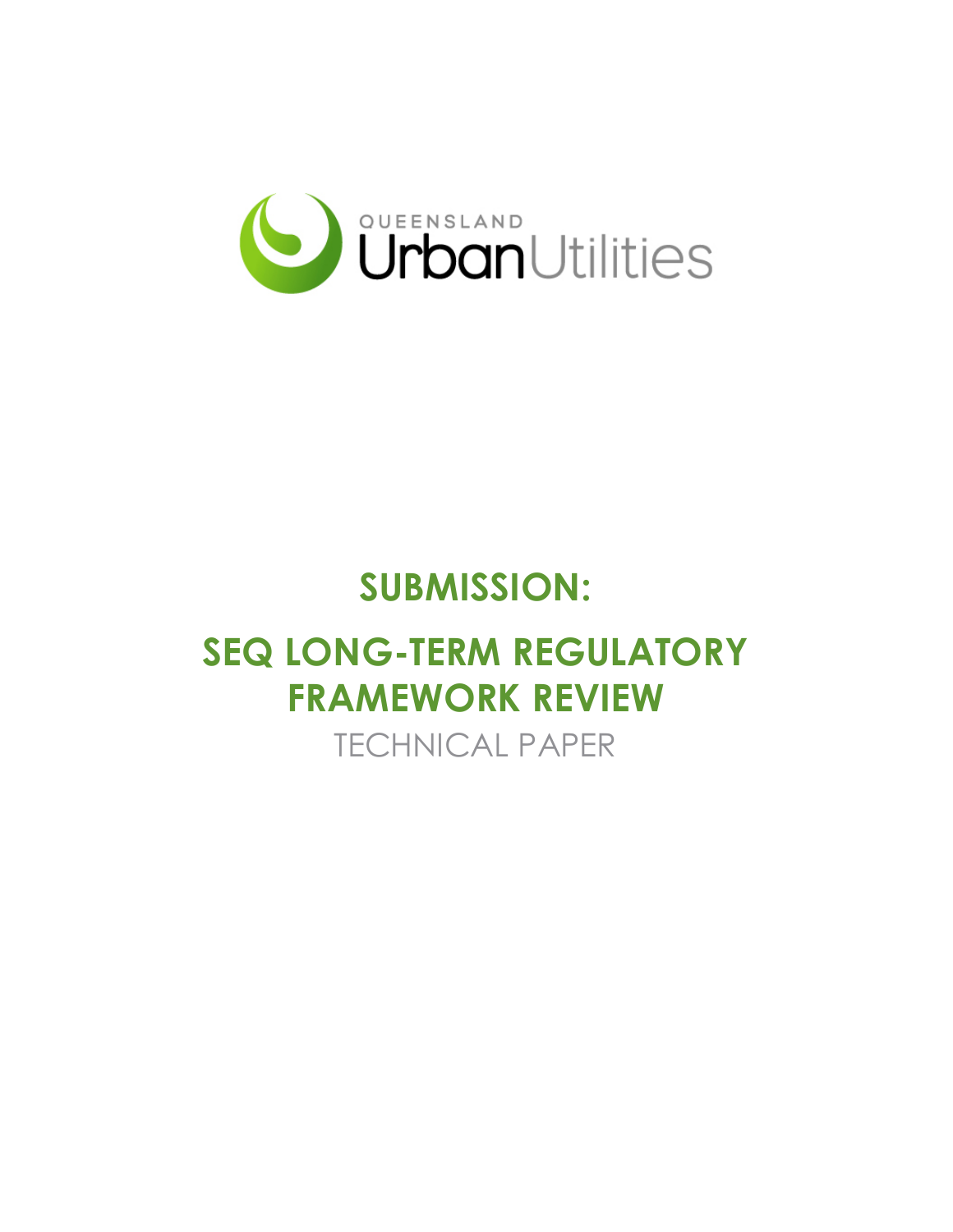

REVIEW

## **TABLE OF CONTENTS**

| 1. |                |                                                           |  |  |  |
|----|----------------|-----------------------------------------------------------|--|--|--|
|    | 1 <sub>1</sub> |                                                           |  |  |  |
| 2. |                |                                                           |  |  |  |
|    | 2.1            |                                                           |  |  |  |
|    | 2.2            |                                                           |  |  |  |
|    | 2.3            |                                                           |  |  |  |
|    | 2.4            |                                                           |  |  |  |
|    | 2.5            |                                                           |  |  |  |
| 3. |                |                                                           |  |  |  |
|    | 3.1            |                                                           |  |  |  |
|    | 3.2            |                                                           |  |  |  |
|    | 3.3            |                                                           |  |  |  |
|    | 3.4            |                                                           |  |  |  |
|    | 3.5            |                                                           |  |  |  |
| 4  |                | APPENDIX A - PROPOSED INFORMATION REQUIREMENTS UNDER LONG |  |  |  |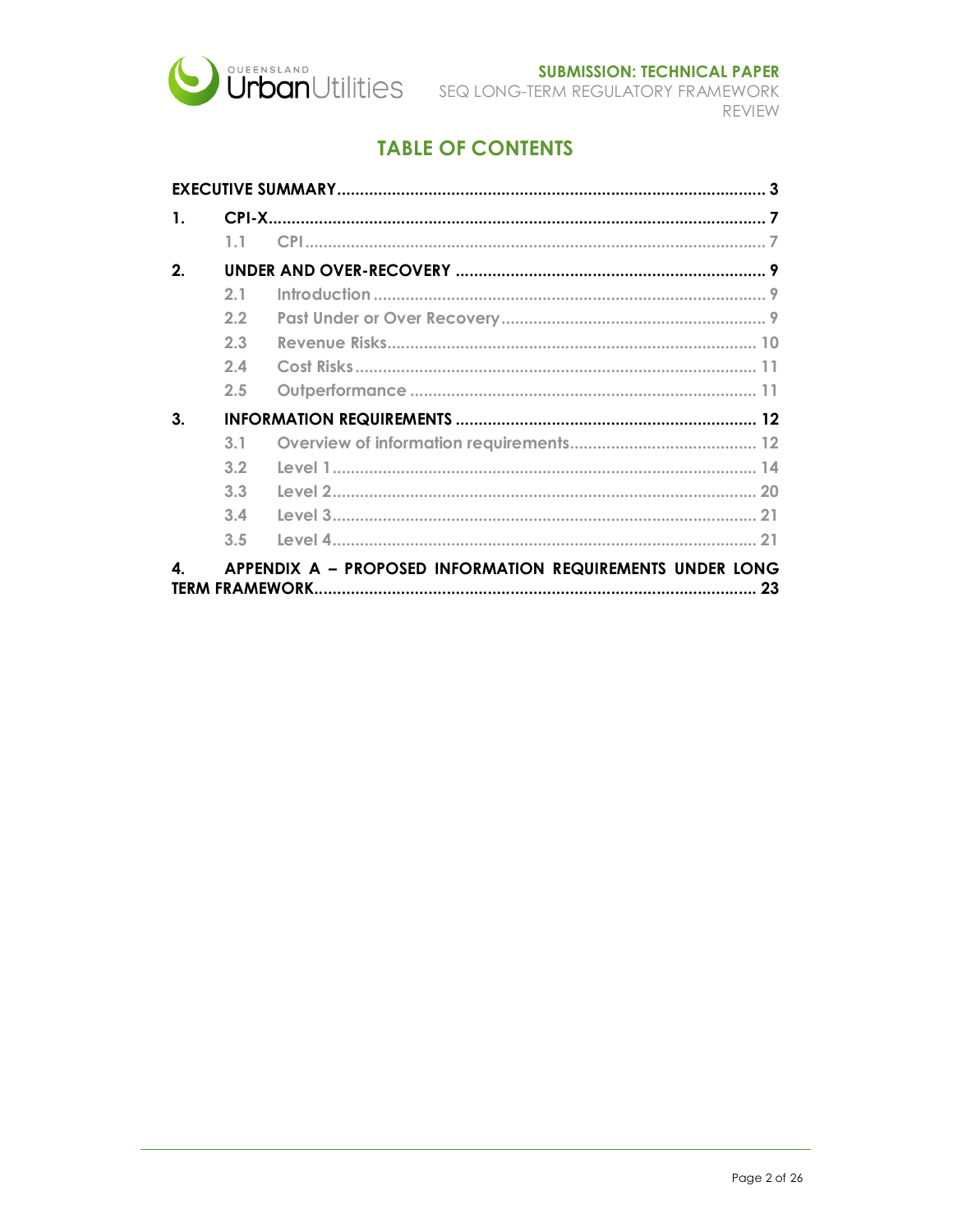

### **EXECUTIVE SUMMARY**

Queensland Urban Utilities (QUU) is pleased to be making this submission to the Queensland Competition Authority's (QCA) Technical Paper. QUU acknowledges the QCA's work in developing a long term framework that will apply from July 2015 and welcomes the opportunity to contribute to this process.

QUU acknowledges that the QCA has had to develop the long term regulatory framework under a tight time frame. However, having considered the QCA's Technical Paper and the preceding Long Term Framework Position Paper, QUU is concerned that various components of the framework remain unclear, and the release of the Technical Paper either fails to bring clarity to these issues or introduces further uncertainty to the framework.

Overall, QUU still does not fully understand how the long term framework will operate in practice.

In light of these overarching concerns, QUU seeks further clarity regarding the following matters:

- Information Requirement
- Multi-year scenarios
- Exercising of monopoly power multiple years
- Information level thresholds
- Trigger Scenarios
- Reference MAR
- Under and Over Recovery

#### Information Requirement

A significant issue to date is the information burden that the QCA is recommending under Level 1<sup>1</sup> (i.e. when there is no breach of the CPI-X price threshold).

QUU is concerned with the level of information the QCA is requiring DRs to submit even when there is no breach of the CPI-X price threshold. If a DR's self-assessment reveals that it is at Level 1 (i.e. no breach of CPI-X), it is still required to provide a significant amount of information. An attachment to our submission highlights the various pieces of information being requested by the QCA at each of the levels identified in the Technical Paper.

There is a risk (as outlined in the Position Paper on the Long Term Regulatory Framework<sup>2</sup> ) that in attempting to improve the performance monitoring over time, the QCA will further expand its data requirements and impose higher compliance costs. QUU suggests that the QCA should consider, for each piece of information that it is requesting, whether that piece of information will assist it in determining whether a DR is exercising market power or not.

QUU is also concerned that under the lowest level of information requirements (Level 1), the QCA is requesting examples of how processes are being

<sup>1</sup> Appendix A

<sup>2</sup> p.17, Position Paper, Long Term Regulatory Framework for SEQ Water, QCA, Feb 2014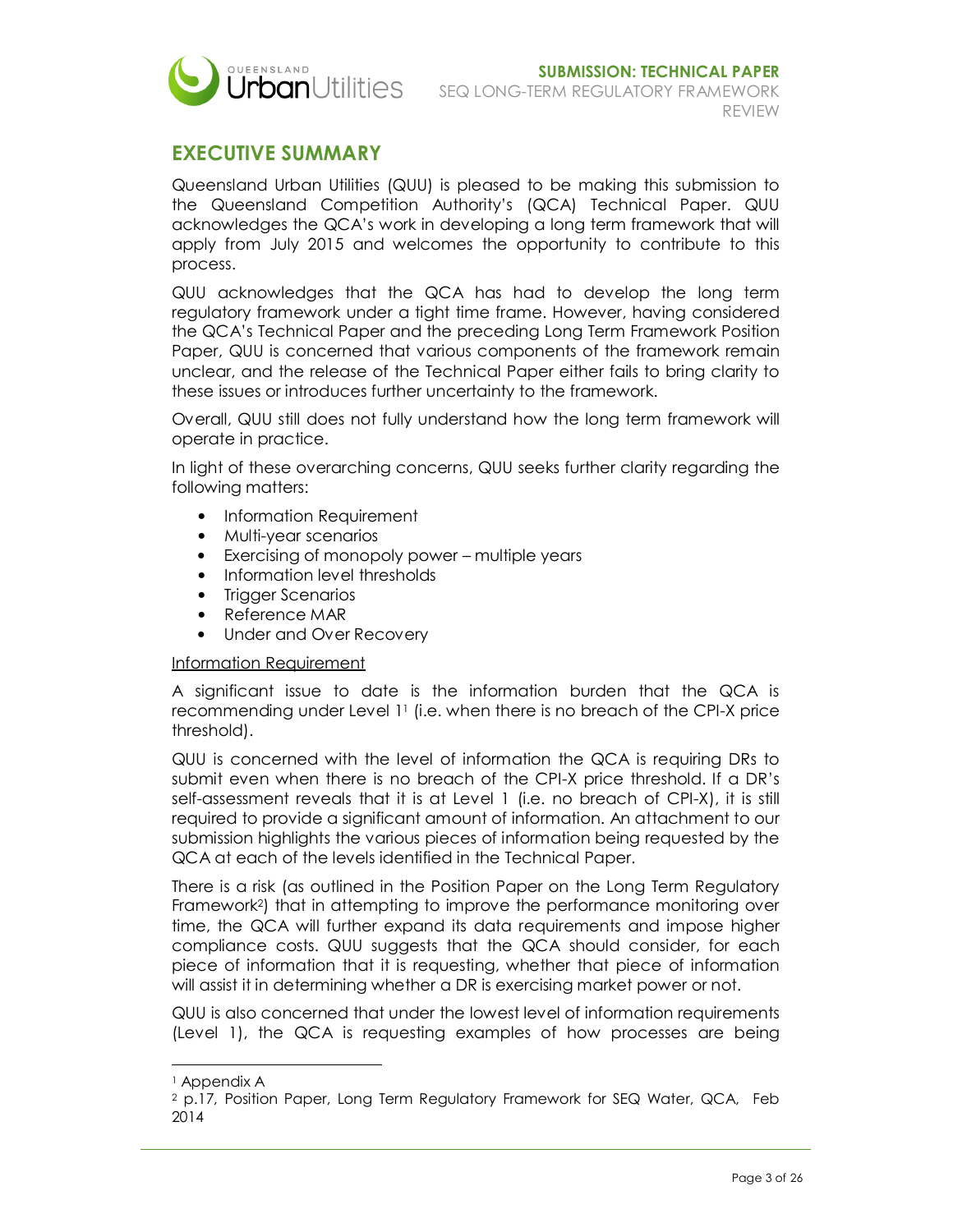

implemented. QUU is of the view that under Level 1 (where no breach of the CPI-X price threshold has occurred), DRs should only provide governance and process documentation; however where a significant breach of CPI-X has occurred and further investigation is required, then further documentation (i.e. examples) can be provided to show how the DR has applied the processes.

QUU is of the view that currently, the level of information that is sought by the QCA at Level 1 is significant, especially given the light handed intent of the regulatory framework provided for in the Direction Notice.

#### Multi-year scenarios

The information presented by the QCA only considers the application of the threshold in a one-off scenario (i.e. in one year), there does not appear to be a consideration of multi-year scenarios. An example of this is, if a DR breaches the threshold in one year, but is accepted by the QCA, what happens to the Reference MAR and analysis for the next year if the threshold is breached again? Alternatively, if a DR breaches the threshold and it is not accepted by the QCA, what happens to the assessment in the subsequent years? QUU considers that explanation of multi-year scenarios by the QCA will assist in the DRs' understanding of the application of the framework over time.

Exercising of monopoly power – multiple years

The QCA has previously stated that:<sup>3</sup>

*"The most evident exercise of market power would occur where prices were set by entities to explicitly result in forecast revenues in excess of MAR over a sustained period"* 

A consideration of performance over multiple years recognises the fact that breaches of a CPI-X constraint in a single year, including minor breaches, will not be indicative of the exercise of market power by a DR. It is well accepted in regulatory and competition literature that any such assessments of market power must be based on evidence revealed over a number of years.

Therefore the QCA needs to be mindful of this during its assessment of the DR with regard to Level 3 and Level 4 breaches, and in considering whether to undertake a Cost of Service Review.

#### Trigger scenarios

It is apparent from reading the QCA's Technical Paper and the Position Paper on the Long Term Regulatory Framework that the QCA's position in relation to the thresholds and how it will be applied has changed. The trigger scenarios identified in the Position Paper have been replaced in the Technical Paper with a simplified focus on price changes as the trigger. QUU supports the move away from the complicated trigger scenarios outlined in Table 9 of the Position Paper to the simpler assessment outlined in the Technical Paper.

#### Information level thresholds

QUU does not understand the difference between Level 1 and Level 2 of the information requirement and assessment process outlined in Table 4. The

 $\overline{a}$ 3 p.60, Ibid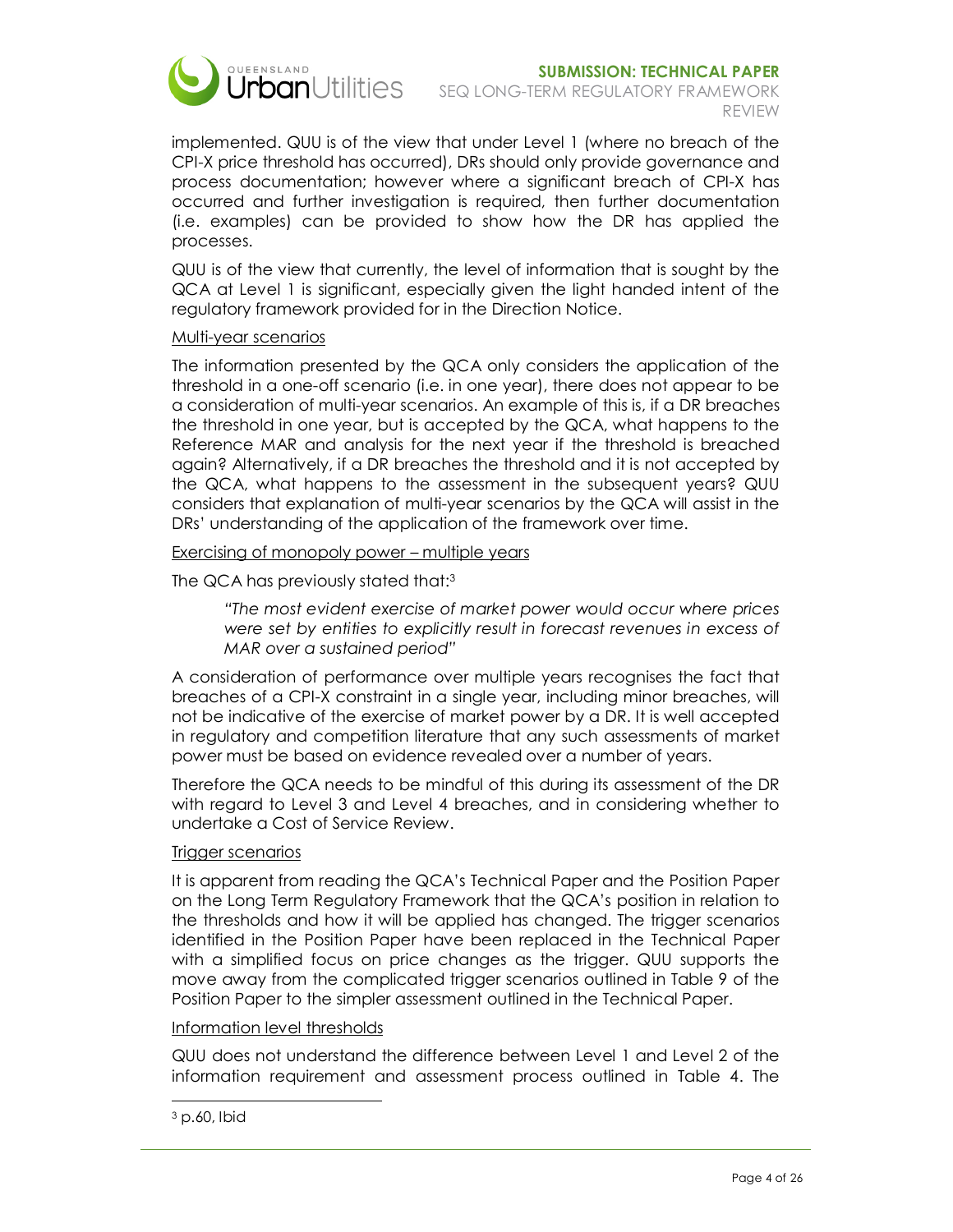

#### **SUBMISSION: TECHNICAL PAPER**  SEQ LONG-TERM REGULATORY FRAMEWORK REVIEW

imposition of the CPI-X "constraint" on individual tariffs and the components of each tariff class has no economic basis, as the impacts on customers from changes in retail tariffs is based on the interaction between the components of the relevant tariff structure and the customer's demand profile, and not the impact of each tariff component in isolation. Furthermore, CPI-X constraints seen in other Australian jurisdictions are applied at a higher aggregate level to MAR or to Weighted Average Prices, they are not applied at the individual tariff level.

QUU considers that it will be more meaningful for the QCA to consider average water and sewerage, residential and non-residential, retail tariff changes as proposed for Level 2. As a result, QUU proposes that the focus on components of prices be removed from the long-term framework.

QUU also does not understand the difference between Level 3 and Level 4 thresholds. The QCA states that the difference between the levels relates to number of costs increases ("limited" vs "wide range") that lead to the breach of CPI-X. QUU considers that the number of cost items that change from one year to the next is not an appropriate metric to consider whether a business should trigger a more stringent level of information burden. That is because it is not a relevant indicator of whether a business is exercising monopoly power. QUU suggests that the threshold between Level 3 and Level 4 be related to the materiality of the breach of CPI-X rather than the number of costs items that increased. This price threshold needs to be clearly specified prior to the commencement of the long term framework.

Furthermore, QUU would like to understand what the difference is between Level 4 and a Cost of Service Review. At this current stage, the information requirements and assessments under Level 4 look very similar to a Cost of Service Review, while the Technical Paper does not actually outline what analysis QCA will be undertaking under Level 4 (unlike its analysis with the other levels).

#### Reference MAR

QUU has significant concerns about how the QCA will update its Reference MAR from year to year. More specifically, how will the QCA be escalating its MAR? Under the proposed framework, it is possible that the QCA will not be receiving information on costs and capital contributions when the DRs are operating within Level 1 and Level 2 of the information requirements. Thus there is a strong possibility for a significant divergence between the QCA's Reference MAR and QUU's MAR.

#### Calculation of under/over recovery

The QCA has not revealed how it will determine the under/over recovery for the DRs. Will the QCA determine the under/over recovery based on the QCA's Reference MAR or the calculation of the MAR based on actual information provided by the DRs. In addition, how will the under/over recovery be determined in years where DRs are not providing cost information to the QCA?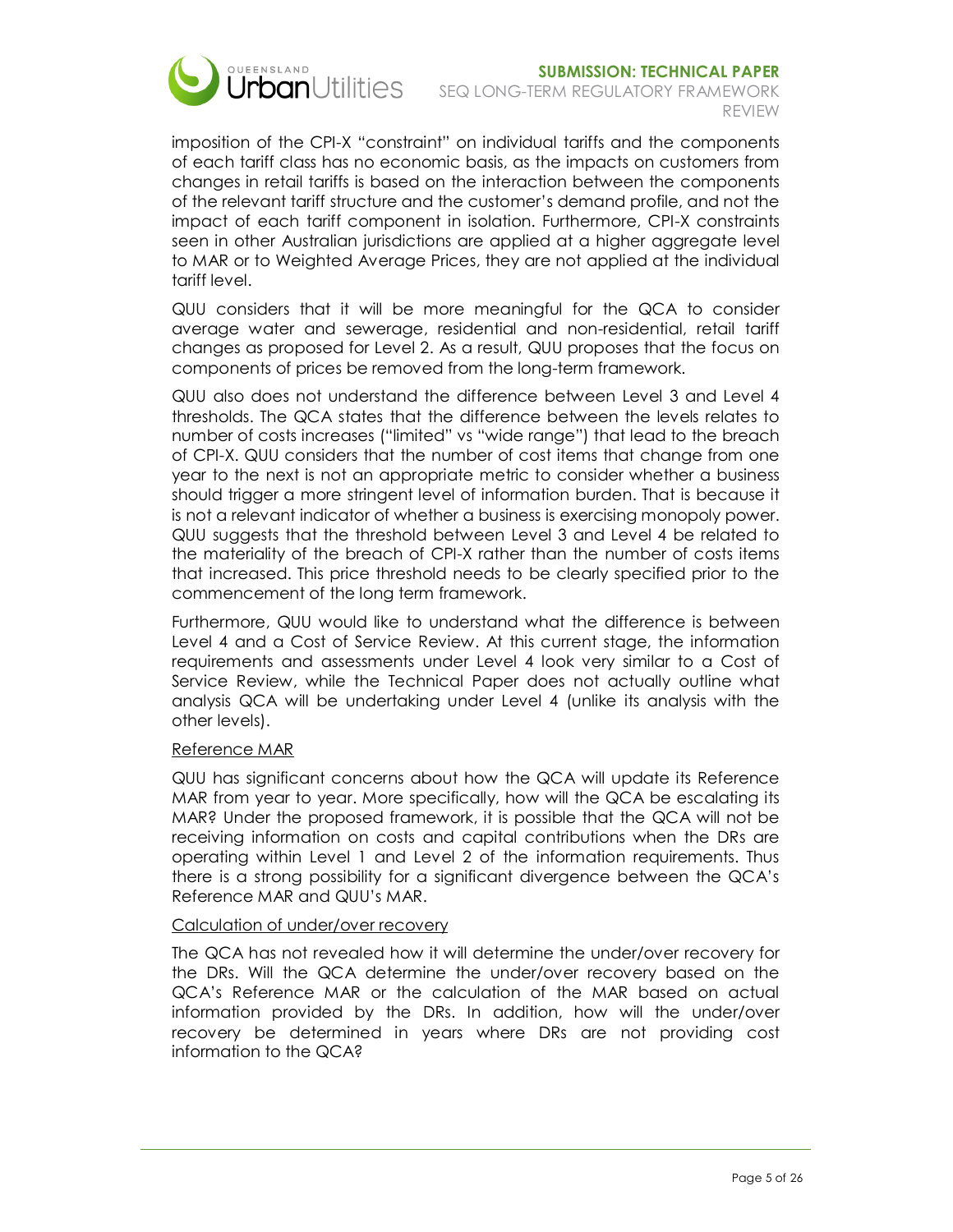

QUU is of the view that any under/over recovery should be based on DRs' actual information as the inherent incentives of the regulatory framework will seek to ensure that expenditure by the DRs is efficient.

Given that there is likely to be a divergence between the Reference MAR and the actual MAR over time, it is important that this issue is clarified before the long term framework commences.

#### Revenue

 $\overline{a}$ 

The QCA comments that:<sup>4</sup>

*"Water retailers' price and revenue performance would be assessed against CPI*‐*X. Costs would only be reported and reviewed by retailers' if price or revenue changes exceed CPI*‐*X or where service quality issues arise".* 

QUU does not understand why the QCA is considering revenue performance against CPI-X? If revenue is to be considered, then the QCA will also need to consider the issue of growth.

In the QCA's comment above, the word "retailers'" in the second line should be the "QCA".

#### Structure of this submission

The remainder of this paper responds to the QCA's Technical Paper in a structure that is similar to the structure of the QCA's Technical Paper as follows:

- Section 2 CPI-X
- Section 3 Under and over-recovery
- Section 4 Information requirements
- Appendix A Proposed information requirements under long term framework.

<sup>4</sup> Paragraph 6, Page1, Technical Paper, SEQ Long Term Framework – Annual Performance Reporting – Implementation Issues, QCA, June 2014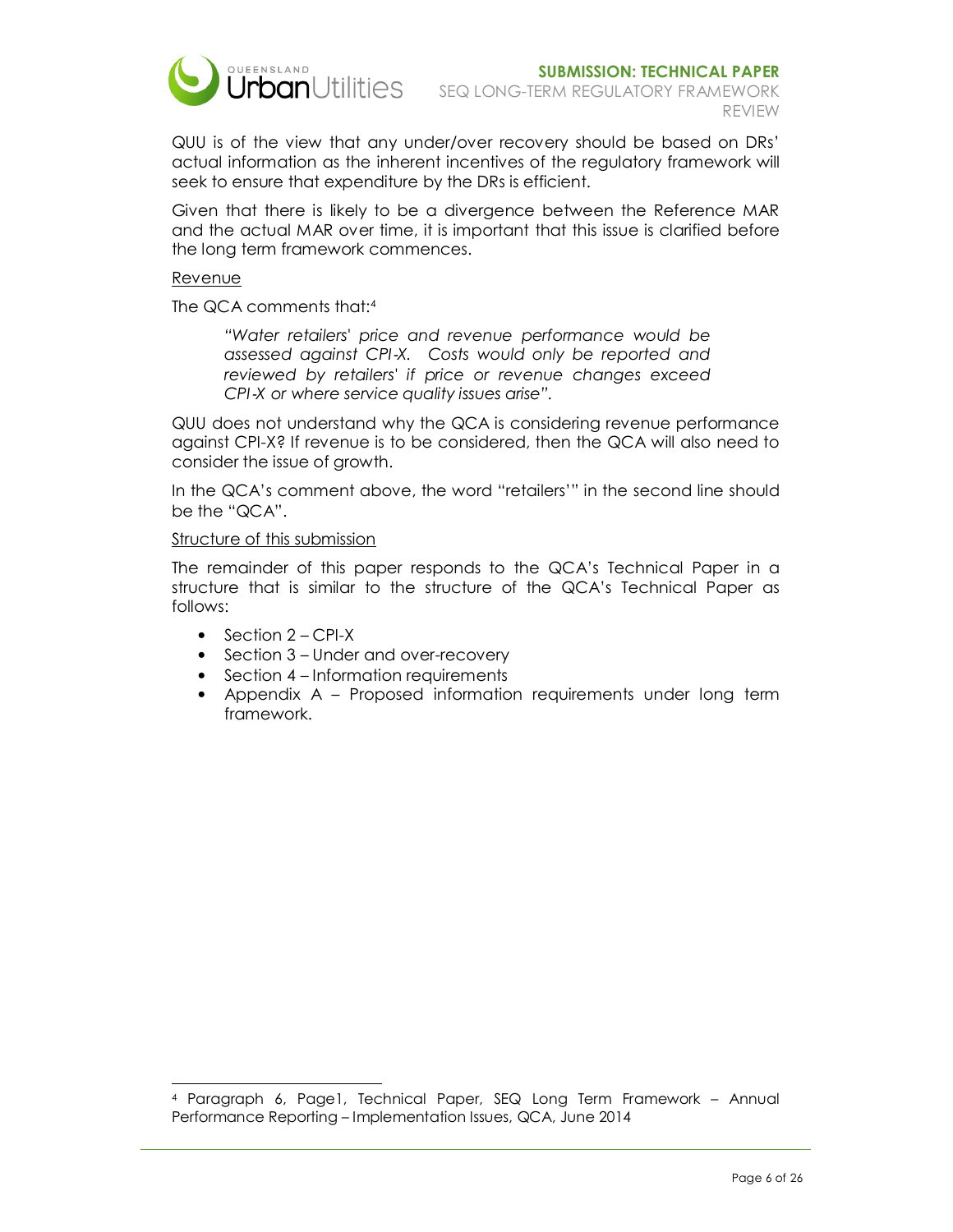

## **1. CPI-X**

**1.1 CPI** 

#### RBA Forecasts

QUU considers that the use of the word "actual" in bullet point  $(d)^5$  is confusing. The QCA may be attempting to state that the DRs should use existing or publicly available RBA forecasts. QUU suggests that instead of using the word "actual", the QCA should use "existing" or "published".

#### **Multiple CPIs**

QUU is concerned that there are multiple CPIs being used within the proposed regulatory framework. Firstly, there will be the CPI associated with the midpoint of the RBA's forecast of inflation used by the QCA to assess the DR's prices (draft recommendation). Secondly, QUU understands that the current approach of rolling forward the RAB to estimate the MAR is to use the midpoint of the RBA target range. Thirdly, the Brisbane All Groups March to March CPI (ABS) is used for the roll forward of the RAB once actual information is known.

QUU suggests that the two forecasts of CPI be based on the same approach (i.e. the midpoint of the RBA's forecast of inflation in its Monetary Policy Statement at the time of setting prices), while the actual CPI figure used to roll forward the RAB should be left as it currently stands.

#### Divergence in Target Range

The QCA comments that:<sup>6</sup>

*However, where prices are reset annually, such as is the case for SEQ water retailers, the forecast for any particular year may diverge from the RBA target range, leading to accumulated under- or over-recovery.* 

QUU does not understand this statement, as the fact that prices are reset annually is not related to the divergence from the target range. In fact, resetting prices annually reduces the risk of accumulated under or over recovery related to divergence from the RBA target range. QUU suggests that the QCA clarify this statement.

#### Draft Recommendation 2.1

QUU has no issue with this draft recommendation. However, QUU requests that the QCA provide further clarification of the issues highlighted above regarding use of CPI estimates.

#### Draft Recommendation 2.2

QUU has no issue with the X factor being proposed. Traditionally, X factors in Australia have been used in price deterministic regimes where it is part of a 'harder' weighted average price cap or revenue cap. In this case however, the X factor is proposed to be a part of a threshold, where breaching the CPI-X threshold will trigger a request for further information and explanation from

<sup>5</sup> Page 3, Ibid

<sup>6</sup> paragraph 3, page 4, Ibid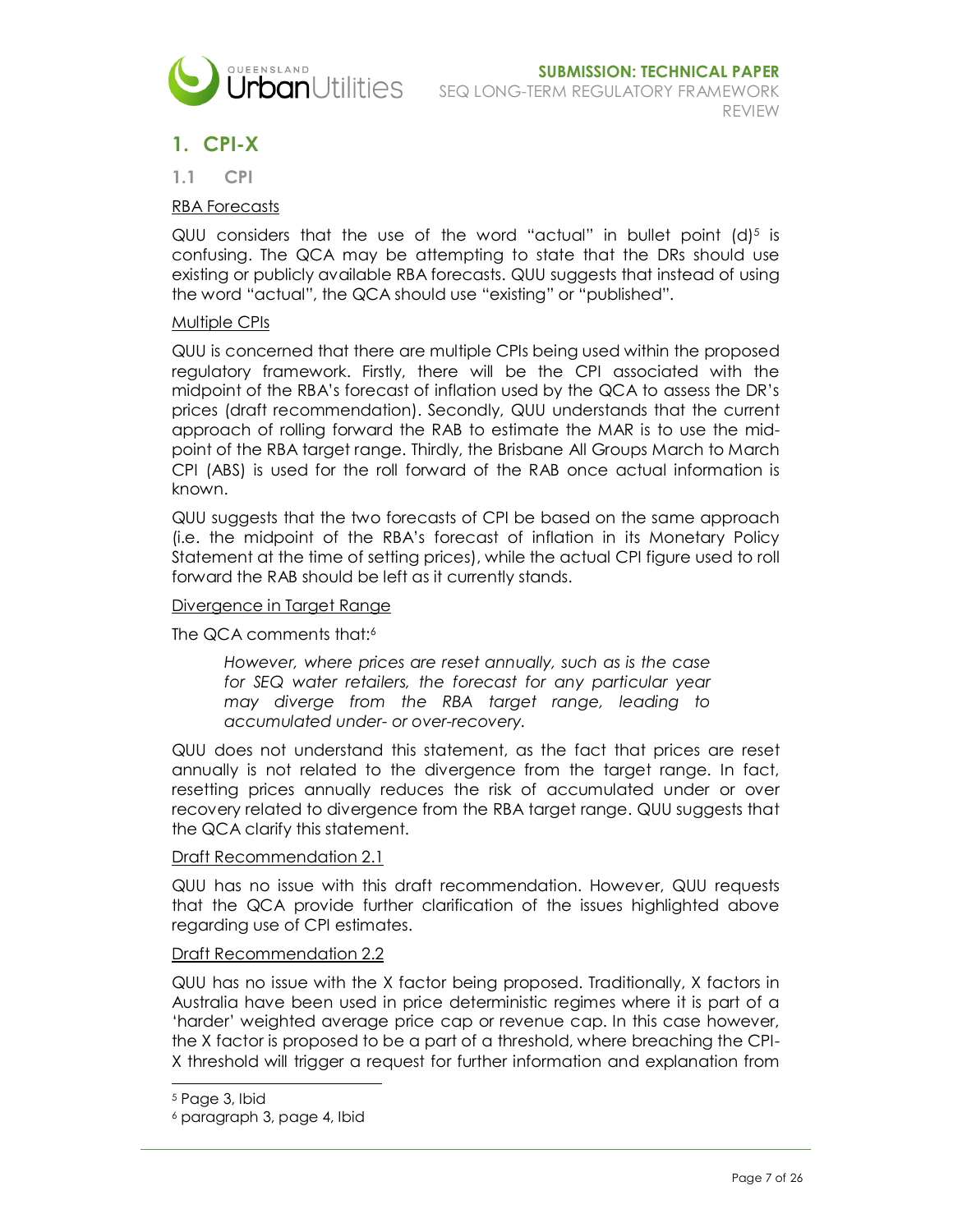

DRs. This should be reflected in the discussion by the QCA, that is, the X factor is for a light handed framework.

QUU notes that the practical effect of the QCA's proposed CPI-X mechanism will be to establish a medium term quasi price constraint for the SEQ DRs of 2.25% growth per annum.<sup>7</sup> QUU notes that minor breaches of such a strict price constraint would not provide any meaningful indication that a DR is exercising market power. It is simply a quasi-deterministic price control mechanism.

#### **Outperformance**

The QCA comments that:<sup>8</sup>

*The Regulatory Framework Position Paper (QCA 2014a) noted that, where entities demonstrate that price increases are in line with CPI-X but costs increased by less than CPI-X due to efficiency initiatives, these gains may be retained by the entities for up to three years before being passed through to customers.* 

For reasons explained in our previous submission<sup>9</sup> QUU suggests that this recommendation should be removed.

#### Draft Recommendation 2.3

QUU agrees that the X factor be reviewed; however, this should be part of a holistic review of the long term regulatory framework to assess its effectiveness, including whether the framework objectives are being met and that the framework remains relevant. This review of the framework was proposed in our previous submission (the periodic framework review).

<sup>-</sup><sup>7</sup> The figure of 2.25% is based on a mid-point of the RBA's target range for inflation of 2.5% minus the QCA's proposed X-factor of 0.25%.

<sup>8</sup> 1st paragraph, Page 12, Ibid

<sup>9</sup> Paragraph 5, Page 38, *QUU Submission to QCA on Long Term Regulatory Framework Position Paper 2014*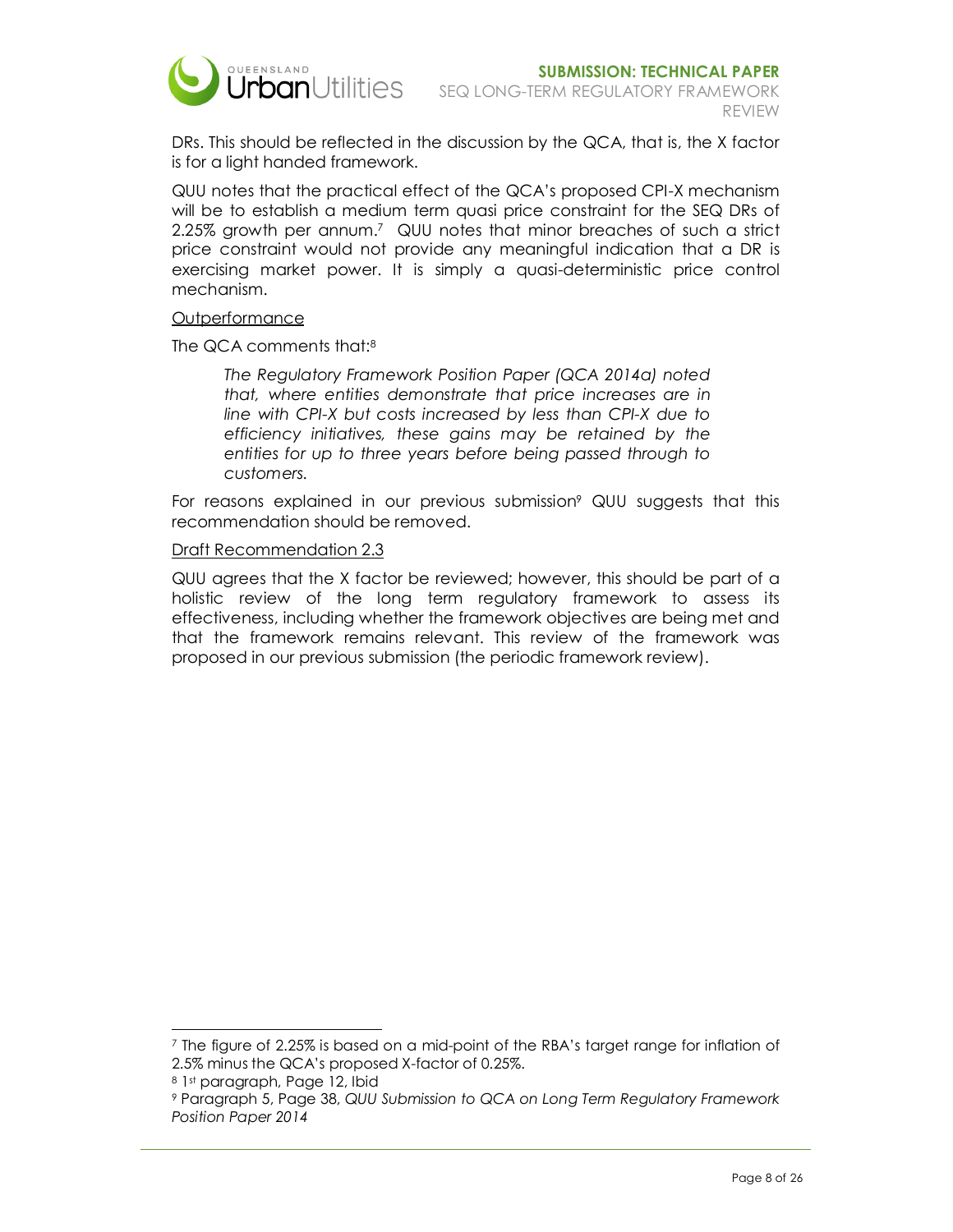

## **2. UNDER AND OVER-RECOVERY**

#### **2.1 Introduction**

#### The QCA comments that:<sup>10</sup>

*The Regulatory Framework Position Paper (QCA 2014a) recommended that under-recoveries incurred in 2013-14 and 2014-15 as part of a price path can [that is, are eligible to] be carried forward into the maximum allowable revenue (MAR) from 1 July 2015. Where a water retailer is considered to have over-recovered revenue during the 2013-15 period, the overrecovery must be passed back through future price adjustments.* 

The QCA's comments imply that a price path needs to have been in place for a past under recovery to be carried forward. These comments are at odds with the QCA's knowledge that DRs undertake pricing on an annual basis. Therefore, from this perspective, QUU would like the reference to price path removed. From QUU's perspective, an internal price path reflective of recovery of the DR's MAR should be sufficient for the QCA.

#### QUU MAR versus QCA Reference MAR

It is not clear from the Technical Paper (or the previous Position Paper) whether the QCA intends to calculate the under (or over) recovery with regard to the QCA's Reference MAR or the calculation of the actual MAR from QUU's actual costs for the year.

QUU suggests that the calculation of the under (or over) recovery should be based on the difference between actual revenue and the actual MAR calculated from audited information for the year.

#### **2.2 Past Under or Over Recovery**

#### Foregone Revenues

The QCA states that:<sup>11</sup>

*For previous years (before 2013-14), under-recovery may only be recognised where it relates to flood impacts. QCA's view in the Position Paper is that under-recovery prior to 1 July 2013 was the result of a legitimate exercise of the retailers' discretion to forgo these revenues and accept a lower rate of return.* 

In this discussion, the QCA does not mention the *Fairer Water Prices for SEQ Amendment Act 2011* that was enacted to cap DRs' price increases at CPI for 2011/12 and 2012/13. The above statement is also very broad and assumes all DRs in the SEQ region decided to forego revenues. As QUU understands, both Unitywater and QUU set prices below the CPI price cap for 2012/13, and therefore did not recover the full amount of revenue that they could have under the price cap. However, the size of this under-recovery was not

<sup>10</sup> 2nd paragraph, Page 13, Technical Paper, SEQ Long Term Framework – Annual Performance Reporting – Implementation Issues, QCA, June 2014

<sup>11</sup> Paragraph 8, page 13, Ibid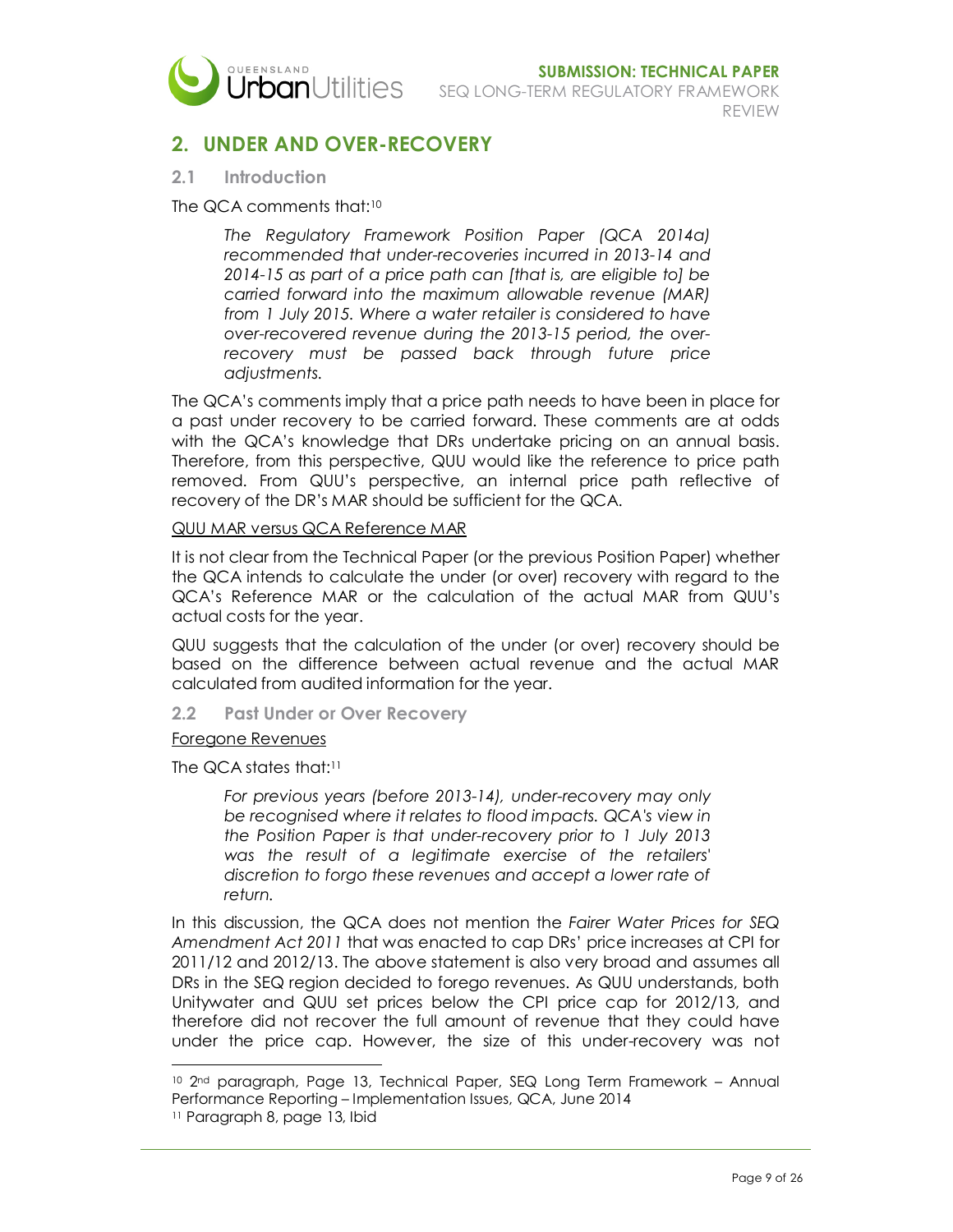

significant compared to the under recovery related to the CPI price cap. Therefore the primary source of under-recovery was the legislated CPI-based price cap.

#### Eligibility of Under Recovery

The QCA comments that:<sup>12</sup>

*To assist entities, the QCA proposes to estimate the amount of under-recovery that is eligible to be accommodated in pricing decisions in future years (for its Final Report).* 

QUU is seeking clarity from the QCA as to what it means when it states "eligible" under-recoveries.

#### Under and Overs Mechanism

The QCA comments that:<sup>13</sup>

*"The QCA recommends that the appropriate mechanism to address unders and overs is to smooth out the impact on prices, with prior under-recoveries to be recouped on an NPVneutral…."* 

At this stage, QUU is of the view that the QCA has not provided a clear and detailed mechanism for addressing unders and overs for future pricing purposes. An example of what this mechanism looks like and how it would work, under the different Levels (1, 2, 3 and 4) outlined in Table 4 of the paper would be a worthwhile addition to the Technical Paper.

To avoid potential misunderstanding and rework in the future, QUU suggests that the QCA develop (in partnership with the DRs) a template that outlines the calculation of an under-recovery and how it can be incorporated into the MAR.

#### Draft Recommendation 3.1 and 3.2

QUU has no issue with these draft recommendations.

#### Draft Recommendation 3.3

QUU has no particular issues with this recommendation; however, QUU suggests that there should be a time frame over which DRs should 'hand back' over recoveries through future price adjustments. QUU suggests a time period of five years.

#### **2.3 Revenue Risks**

#### Under and Overs – Revenues

The QCA comments that:<sup>14</sup>

*In other jurisdictions where a deterministic regulatory framework is applied for water utilities' unders and overs mechanisms are often, but not in all cases, used to manage variances between actual and forecast revenues.* 

<sup>12</sup> 1st Paragraph, page 14 ibid

<sup>13 2&</sup>lt;sup>nd</sup> paragraph, page 14, Ibid

<sup>14 3</sup>rd paragraph, page 14, Ibid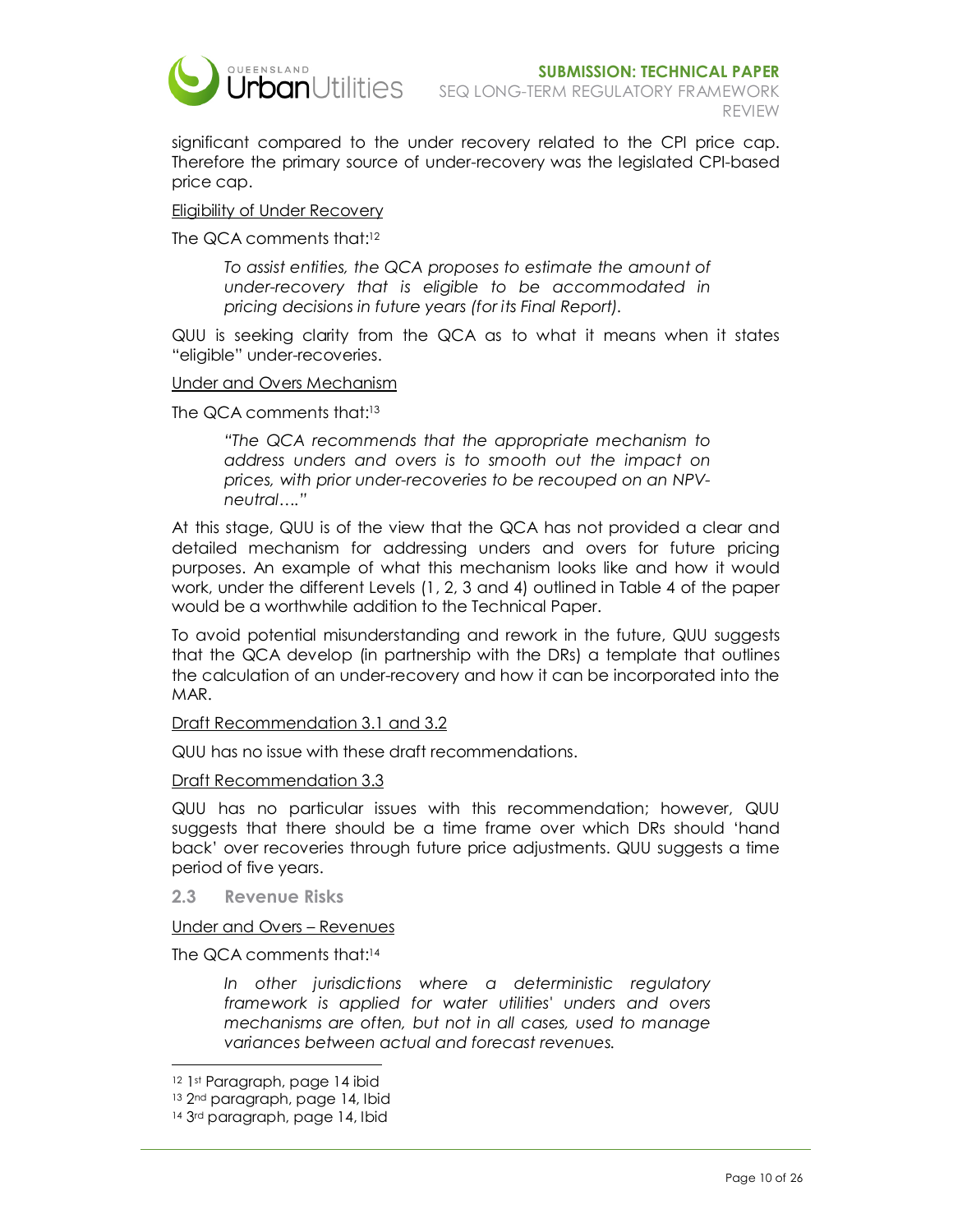

The above statement needs further clarification. Unders and overs mechanisms are used to manage the difference between actual revenue and forecast maximum allowable revenue. While this may not be an issue where the DR is pricing to recover the full costs of service provision, there is a difference when a business is in an under recovery position. QUU suggests that this by clarified.

#### Draft Recommendation 3.4 and 3.5

As these draft recommendations are drafted, QUU is unclear whether it is that under-recoveries are to be recovered over a 10-year period from the time that they are incurred post 1 July 2015, or that any and all under-recoveries are to be recovered by 10 years from 1 July 2015 (i.e. 2024).

QUU agrees with the concept that under recoveries should be recovered by DRs over a maximum of 10 years from the time they are incurred.

QUU suggests that the QCA clarify the wording of these draft recommendations.

#### Capital Contributions

QUU suggests that the QCA should also consider forecasting error in relation to capital contributions, as capital contributions have an impact on the calculation of the RAB and the subsequent derivation of MAR. QUU suggests that the QCA explicitly outline how it will address any over or under-recovery related to capital contributions (either using a revenue or asset offset approach)

#### **2.4 Cost Risks**

#### Government Policy Impact

With regard to bullet point (d) on page 17, QUU agrees that Government policy can be a potential risk for QUU, in terms of costs.

QUU considers that the QCA also needs to acknowledge that Government policy can also impact on revenues. For example, Government policy changes with regard to infrastructure charges can have a large impact on QUU's revenues, as well as its costs. This, in turn, has implications for QUU's retail prices because there is a direct linkage between infrastructure charges and retail prices, which are both used by QUU to recover its costs.

#### **2.5 Outperformance**

Please refer to comments made above regarding outperformance.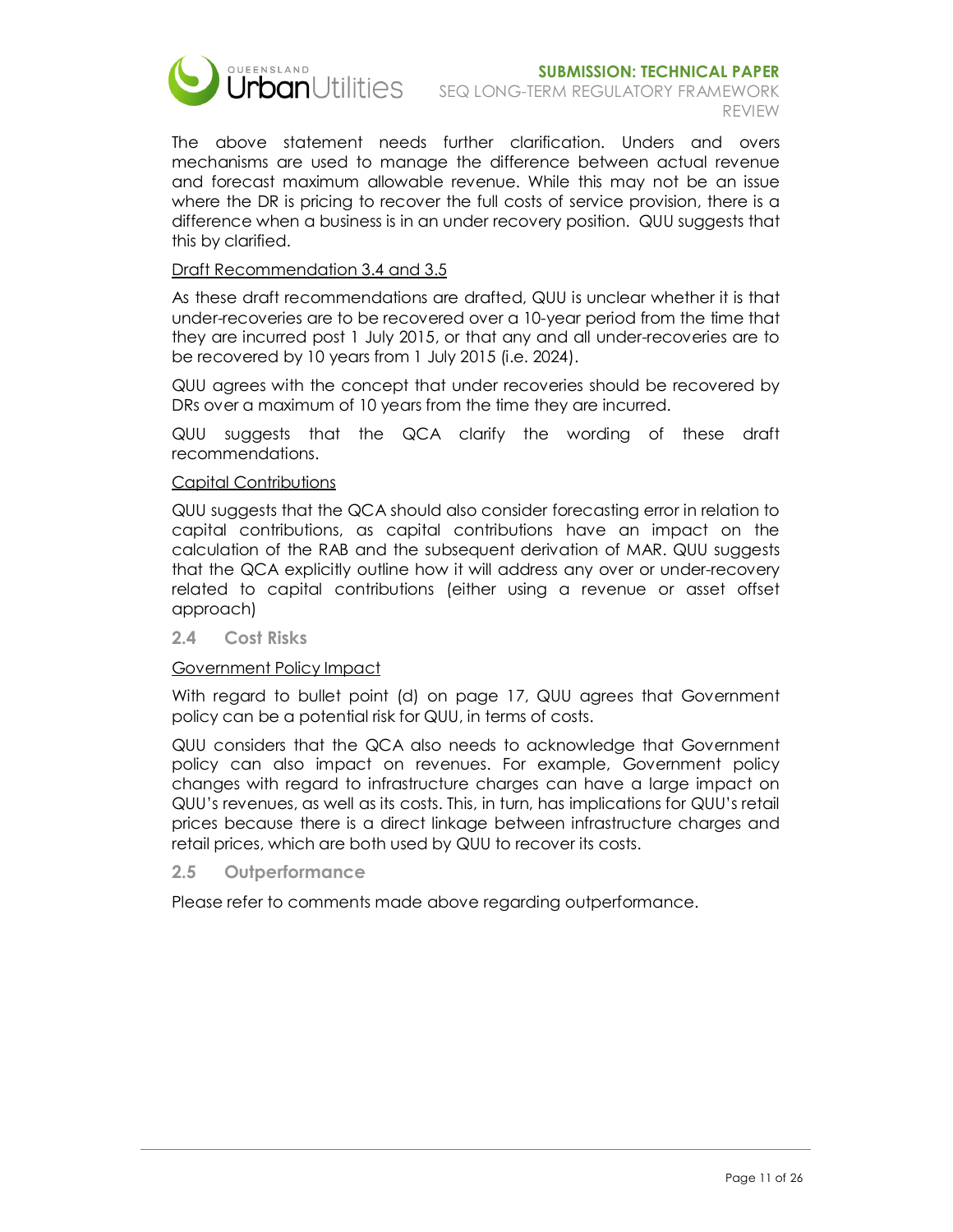

## **3. INFORMATION REQUIREMENTS**

#### **3.1 Overview of information requirements**

#### Draft Recommendations

QUU notes that unlike the previous sections of the Technical Paper, there are no draft recommendations under section 4 guiding DRs and the reader as to what the QCA is proposing. Not having draft recommendations makes it difficult for DRs to differentiate between the QCA's discussion, analysis and draft recommendations.

Again, this highlights the need to have a Governance Framework Document that outlines the rules of the framework as highlighted in our submission to the QCA's Position Paper on the Long Term Regulatory Framework. QUU is of the view that a *"Performance Monitoring Determination"* would assist the QCA in the governance of the regulatory regime.

#### Average Price

Under the Level 2 information requirements, under the *"If, in the retailer's selfassessment"* column, the QCA mentions average prices. Is the QCA referring to average prices at the QUU whole-of-business level, or average prices at the regional level?

QUU considers that the whole-of-business level is the most appropriate and this is consistent with what the QCA has previously considered average prices.

#### Relationship between Table 4 and Table 9

QUU seeks clarification from the QCA to explain how Table 9 from the QCA's Position Paper on Long Term Regulatory Framework for SEQ Water Entities aligns with Table 4 from this Technical Paper.

It appears to QUU that Table 4 has reduced the number and nature of review trigger scenarios to simply be changes in a DR's retail water and sewerage retail prices relative to the CPI-X constraint. That is, changes in costs (MAR) and service standards, will no longer form part of the various review trigger scenarios. QUU seeks clarification whether this interpretation is correct. If so, QUU supports the proposed simplification.

#### Information level thresholds

However, in a general sense, QUU struggles to understand whether it makes any sense to distinguish between Levels 1 and Level 2 in terms of information requirements and the QCA's associated assessment process. This is primarily because the imposition of the CPI-X constraint on each tariff class and its individual component parts does not have a sound economic basis. This is because the customer impact of any retail tariff changes will be based on the interaction of the components of the relevant tariff structure with the customer's demand profile, not the impact of each tariff component in isolation. QUU is not aware of any price capping arrangement operating in Australia that applies a CPI-X mechanism to individual tariff components.

QUU considers that it will be more meaningful for the QCA to consider average water and sewerage, residential and non-residential, retail tariff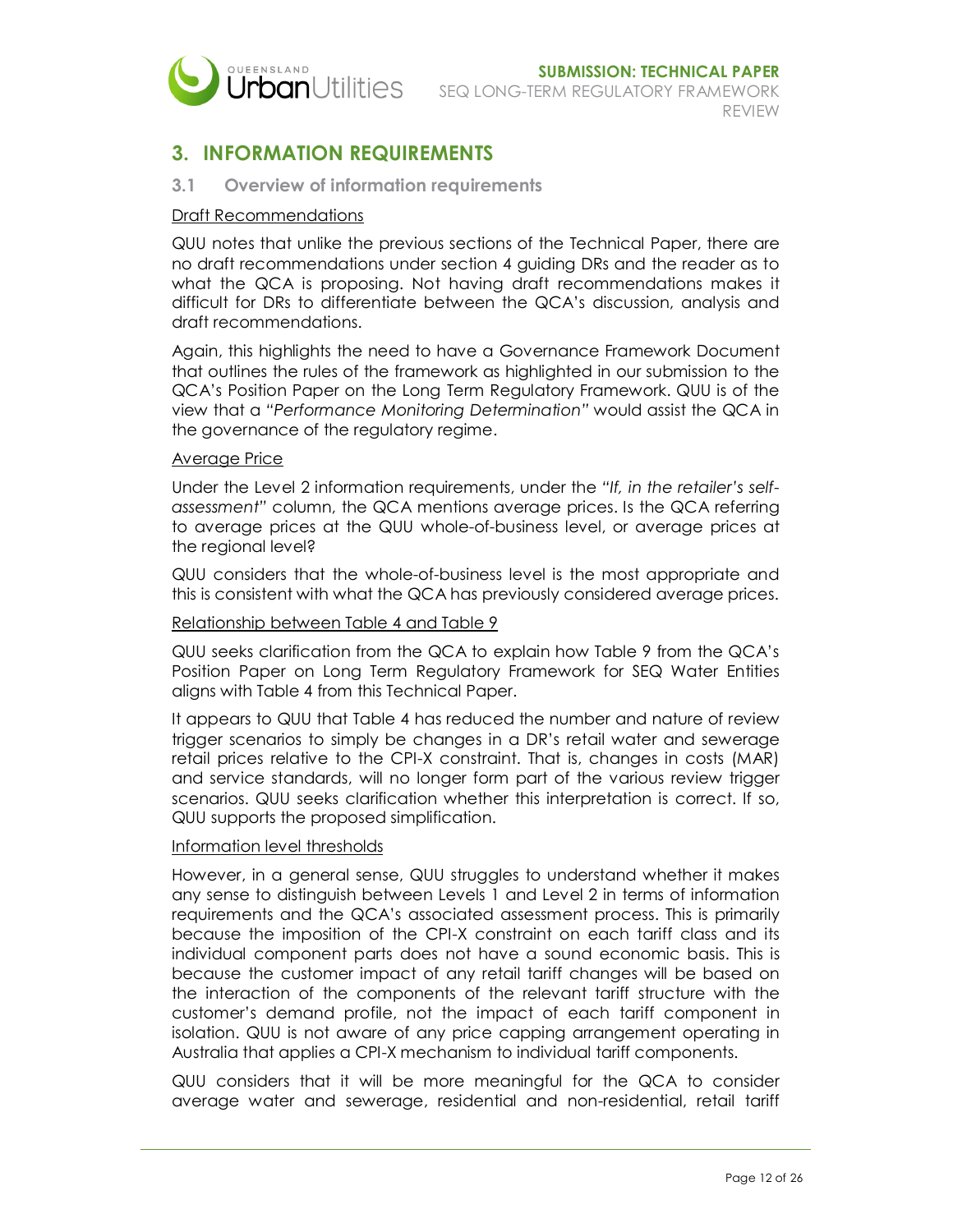

changes as proposed for Level 2. As a result, QUU proposes that the consideration of components of prices be removed from the long-term framework.

In addition, QUU does not understand the nature of the threshold between the Level 3 and 4 scenarios. Table 4 indicates that the Level 3 threshold is based on price increases greater than CPI-X due to 'increases in a limited number of cost items', while the Level 4 threshold is based on price increases greater than CPI-X 'in a wide range of costs'.

QUU considers that the number of cost items that change from one year to the next is not an appropriate metric to consider whether a business should trigger a more stringent level of information burden. That is because this is not a relevant indicator of whether a business is exercising monopoly power. QUU suggests that the threshold between Levels 3 and 4 should be related to the materiality of the breach of the overall CPI-X price threshold.

Finally, QUU requests the QCA to explain how its assessment of information provided by a DR at each of the four levels relates to the likelihood of a Cost of Service review being triggered. At this stage, the information requirements under Level 4 look very similar to a Cost of Service Review, while the Technical Paper does not actually outline what analysis the QCA will be undertaking under Level 4.

#### Level of information required

 $\overline{a}$ 

QUU is concerned with the level of information the QCA is requiring DRs to submit even when there is no breach of the CPI-X threshold. If a DR's selfassessment reveals that it is at Level 1 (i.e. no breach of CPI-X), it is still required to provide a significant amount of information. Appendix A of this submission highlights the various pieces of information being requested by the QCA at each of the levels identified in the Technical Paper.

There is a risk (as outlined in the QCA's Position Paper on the Regulatory Framework<sup>15</sup>) that in attempting to improve the performance monitoring over time, the QCA will further expand its data requirements and impose higher compliance costs. QUU suggests that the QCA consider, for each piece of information that it is requesting, whether that piece of information will assist it in determining whether a DR is exercising market power or not.

QUU is also concerned that under the lowest level of information requirements (Level 1), the QCA is requesting examples of how internal business planning and operational processes are being implemented. QUU is of the view that under Level 1 (where no breach of the CPI-X threshold has occurred), DRs should only provide governance and process documentation; however where a significant breach of CPI-X has occurred and further investigation is required, then further documentation (i.e. examples) can be provided to show how the DR has applied the processes.

QUU is of the view that currently, the level of information that is sought by the QCA at Level 1 is significant, especially given the light handed intent of the regulatory framework.

<sup>15</sup> p.17 Position Paper, Long Term Regulatory Framework for SEQ Water, QCA, Feb 2014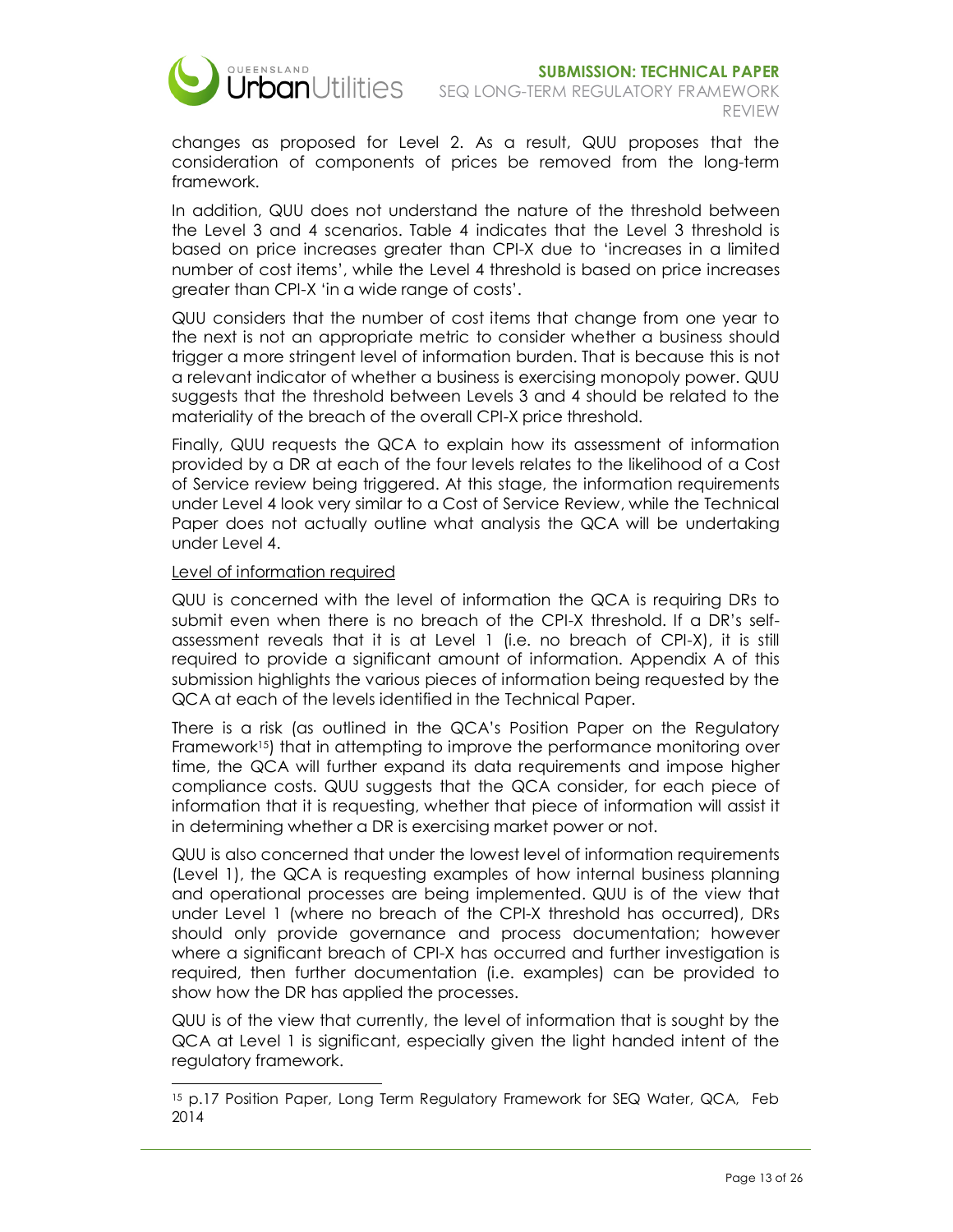

#### Reporting to Technical Regulator

The QCA comments in section 4.2 of its Technical Paper that:16 "*where details of service quality indicate changes, breaches of standards set by technical regulators will be referred to the relevant regulator"*.

QUU agrees with this comment but queries its purpose. In accordance with its legal obligations, QUU has always, and will continue to refer all breaches of service standards to the relevant regulator, as stipulated by legislation.

#### **3.2 Level 1**

Our detailed comments below in relation to the Level 1 scenario apply equally to the Level 2 scenario given the associated requirements are the same under both.

#### Customer engagement

QCA requests for a customer engagement strategy:<sup>17</sup>

*"The water retailers are required to develop a customer engagement strategy, and by September 2015 provide an initial statement to the QCA of how the strategy complies with the above requirements."* 

In its previous submission to the QCA, QUU informed the QCA that it was already meeting the minimum engagement practices required by the QCA. QUU considers that the development of a specific strategy document is unnecessary if the DRs can provide examples of how it is meeting minimum customer engagement requirements.

QUU suggests that rather than producing a specific customer engagement strategy document, DRs should notify the QCA (and provide examples) of how they are meeting the minimum customer engagement best practice. The DRs can then provide any necessary documentation to the QCA.

#### Strategic Approach to Investment

QUU has an overarching concern about the purpose and likely effect of the QCA's proposed reporting requirements in relation to DRs' capital plans and programs. The Technical Paper appears to envisage detailed annual capital project monitoring by DRs for Level 1 and 2 information requirements, which could potentially be administratively onerous for the DRs (and the QCA) and simply demonstrate that capital projects are not always undertaken and completed in line with annual capital plans. Such requirements appear to be contrary to the intent of the Direction Notice. As discussed further below, QUU considers that a far less administratively onerous process is required for situations where no market power concerns arise.

<sup>16</sup> Technical Paper, SEQ Long Term Framework – Annual Performance Reporting – Implementation Issues, QCA, June 2014

<sup>17 2</sup>nd paragraph, page 22, Ibid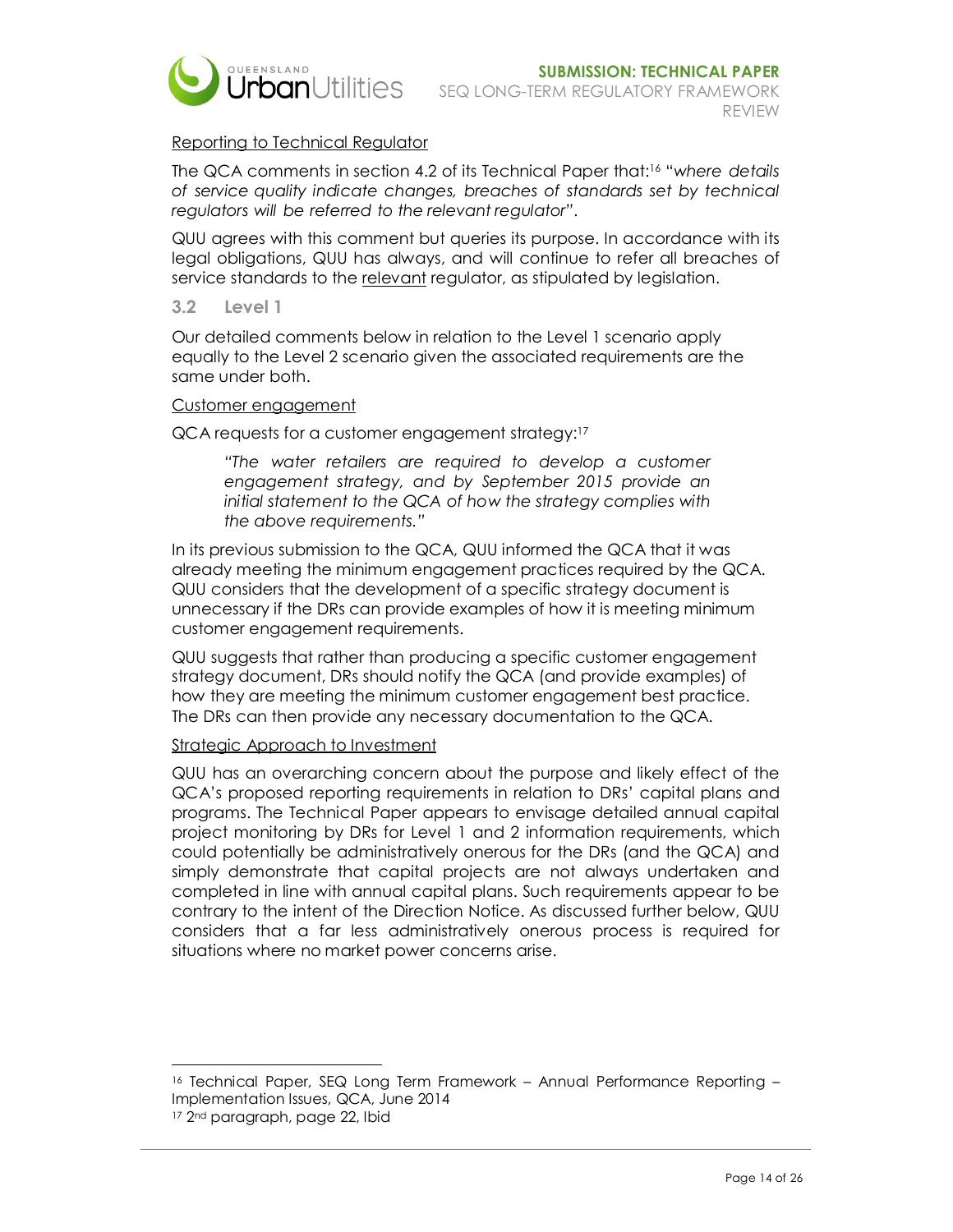

The QCA state in bullet (b) of page 23 that:

*"annual capital works plans or annual performance plans are consistent with the Netserv Plan (or that any variations have the appropriate approvals)"* 

The QCA is not clear in what it is requiring the DRs to do. Could the QCA please clarify whether or not it is proposing to require capital plans be provided each and every year under the long-term framework? Or is there a difference in what the QCA needs in the first year compared to the later years?

More importantly, QUU's proposed capital plans can change from one year to the next depending on a number of reasons such as:

- strategic intent
- budget constraints
- prioritisation of work i.e. a more urgent work may replace a planned project
- staging of projects.

Annual capital work plans contain a list of proposed projects and the proposed capital spends for each project. This means that the annual capital work plans do not necessarily reconcile with all the actual capital projects and spends for that year, let alone, *the as-commissioned capital for the year which impacts on MAR.* 

These differences between proposed capital work plans and actual capital projects can occur for a whole number of reasons which could relate to:

- Prioritisation of capital projects based on asset condition and risk, growth, and compliance with regulations
- Capital budgeting
- Staging of projects

There is also a threshold for reporting individual projects/programs for annual capital works, which is currently set at \$15m.

In light of the above, QUU is not sure of the benefits that will accrue from the proposed annual capital plan and project reporting to offset the associated administrative costs imposed on the DRs.

#### Asset Management Compliance

With regard to Level 1 requirements for assessing investment, the QCA has stated the following:<sup>18</sup>

*It is envisaged that the annual capital works plan (or annual performance plan) developed by each entity will serve as the initial reference for annual monitoring of capital investments.* 

*The QCA does not propose to further monitor co-ordination with other planning instruments (other than the Water Netserv Plan) unless prices and/or costs are considered to have exceeded CPI-X after allowing for relevant adjustments.* 

<sup>18</sup> page 24, Ibid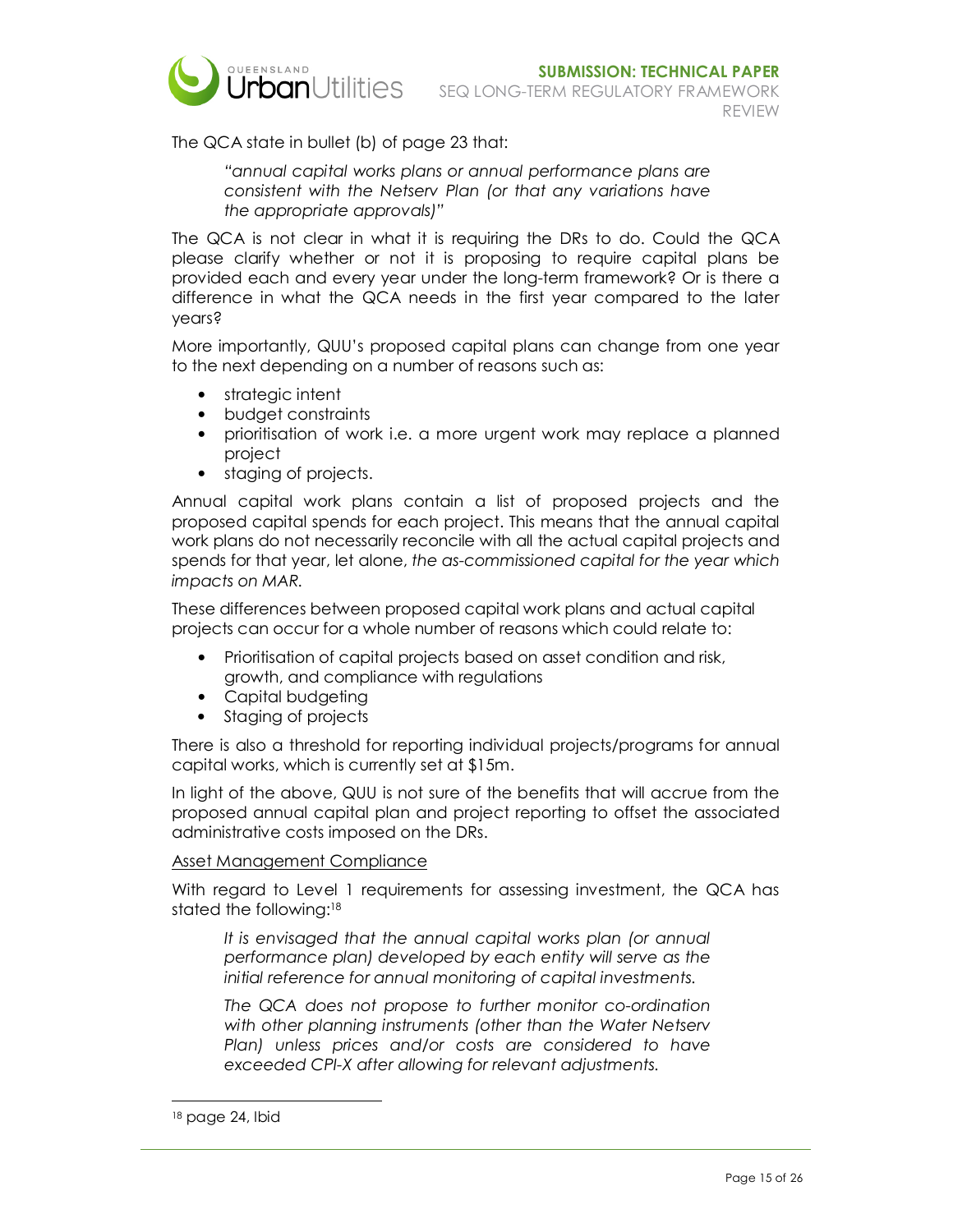

In relation to asset management standards, the QCA will *review the statement of practices and evidence of compliance and review progress in improvements towards good industry practice.* 

*The water retailers' approach to project evaluation will be assessed to ensure that for material capital expenditure, a process has been undertaken that incorporates:* 

- *Cost-benefit analysis or cost-effectiveness analysis of various options, including non-infrastructure alternatives and reviewing non-quantifiable costs and benefits*
- *risk assessments including costs of risk mitigation measures.*

QUU has a number of issues with the above statement.

Firstly, QUU does not understand the QCA's intent and use of annual capital plans to assess prudent and efficient investment by the DRs. As noted above, annual capital plans are basically a list of proposed capital projects, and the budget for the projects within the capital plan. In addition, QUU does not understand the QCA's statement about monitoring of capital investments; can the QCA elaborate what the purpose of this information will be?

Secondly, could the QCA provide information on what evidence they are seeking with regard to compliance with asset management standards? QUU expressed a number of concerns in its previous submission about the QCA's expectations regarding DRs' 'compliance' with voluntary asset management standards and the implications for a DR under the long-term framework if not doing so.

Thirdly, if the CPI-X price threshold is breached, how does the QCA propose to monitor co-ordination with other planning instruments?

QUU is of the view that the QCA is requiring a significant amount of information under Levels 1 and 2, which are supposed to be the most lighthanded levels of the framework (see Appendix A for a list of the information being requested).

Under Levels 1 and 2, the QCA should be more concerned that the DRs have an appropriate governance framework in place in relation to planning and operational activities to provide comfort that expenditure and investment is being managed prudently and efficiently. Therefore, the QCA should be requesting that DRs provide evidence that this governance framework exists. The QCA should not be requesting that DRs provide more detailed operational information for the purpose of prudency and efficiency testing, as this is required later on under Levels 3 and 4.

Therefore, the assumption should be that if appropriate processes (governance framework) are in place and CPI-X thresholds are not being breached then justification should not be required. Where thresholds are breached, the QCA would then require examples of how the processes are being applied to determine if there are issues in application.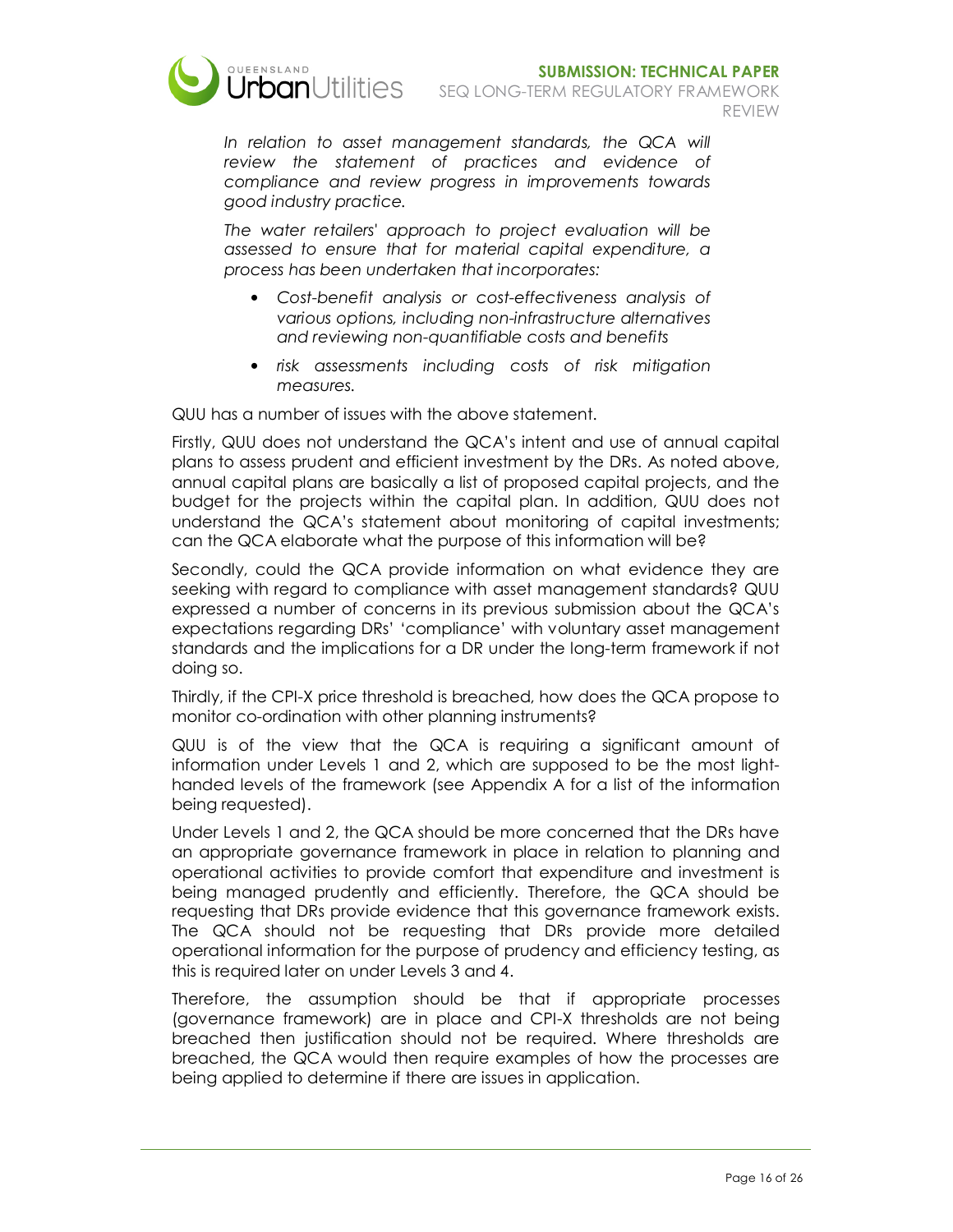

Service Quality

The QCA comments that:<sup>19</sup>

*"The QCA has established a range of service quality indicators to enable assessment of whether market power is being exercised through reductions in quality of service."* 

QUU is concerned with this statement, as it is quite definitive. The QCA had previously commented that:<sup>20</sup>

*"38 identified service quality indicators be monitored annually. Definitions be refined in conjunction with the entities and DEWS for the Final Report"* 

While QUU agrees with a service quality performance reporting framework, the QCA and the DRs have yet to discuss and agree on the following issues:

- (i) the service quality indicators to be monitored
- (ii) the definition of those service quality indicators
- (iii) the manner in which the QCA will use the results of those service quality indicators.

With regard to bullet point (i) (immediately above), the QCA and the DRs have yet to agree on the 38 indicators proposed by the QCA. As highlighted in our submission to the QCA's Position Paper on the Long Term Regulatory Framework, QUU agrees with the use of pre-agreed NPR indicators, however, QUU does not agree to the use of non-NPR indicators.

The QCA states that: $21$ 

*Against each performance indicator, the QCA will apply a score – attributing performance to be good (surpassing targets, or demonstrating improving standards), average (meeting targets or maintaining standards) or poor (below targets or indicating declining standards). This approach is comparable to the 'traffic light' method used by Ofwat (2013).* 

QUU notes that the QCA has not established targets for any of the 39 service quality indicators it has proposed so it is impossible for the DRs to understand whether their current performance exceeds, meets, or is below target.

Nor has the QCA indicated how a target for a specific indicator will be set; will it be based solely on SEQ DRs; or DRs in other jurisdictions; or a DR's own history? QUU considers that this fundamental aspect of the long term framework needs to be addressed in the Technical Paper and more importantly in a *"Performance Monitoring Determination"* in relation to the long term framework.

-

<sup>19</sup> 1st Paragraph, page 25, Ibid

<sup>20</sup> Draft Recommendation 7.2, Position Paper - Long Term Regulatory Framework for SEQ Water Entities, QCA, Feb 2014

<sup>21</sup> Paragraph 8, page 26, Technical Paper, SEQ Long Term Framework – Annual Performance Reporting – Implementation Issues, QCA, June 2014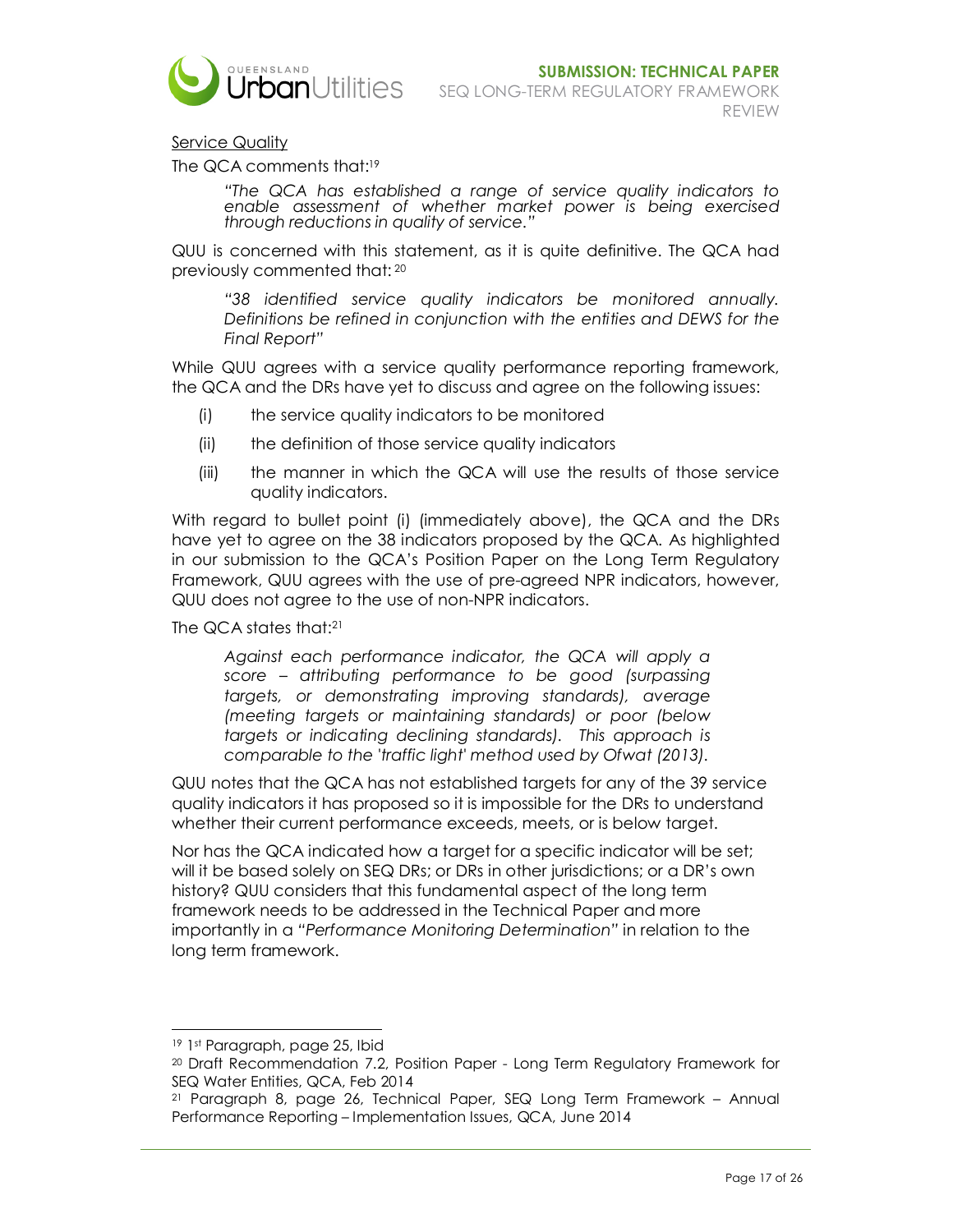

In addition, the QCA's statement about surpassing targets is difficult to understand given the QCA has previously stated, that:*<sup>22</sup>*

*"Where service quality standards are significantly higher than the minimum set by a regulator or changed, evidence that the difference is supported by customers will be required when considering whether to trigger a more complete review".*

Furthermore, QUU argued in its previous submission that service quality should not be a trigger event in its own right for a cost of service review, including because of the large number of indicators chosen by the QCA and lack of specified service quality targets. Rather, QUU proposed that service quality should be considered more generally along with other factors, such as customer engagement, in determining the need for such a review.

Further to this broader concern, QUU has a number of concerns about the service quality issues raised in the Technical Paper.

The QCA comments that:<sup>23</sup>

*The QCA initially proposes to analyse service quality through a combination of comparative analysis and scoring techniques involving:* 

- *a) a comparison against customer service targets where relevant*
- *b) a comparison against other SEQ retailers*
- *c) a comparison against other jurisdictions, where provided in NPR*
- *d) over time, compare trends in performance for the retailer.*

QUU has issues with these proposed comparisons. This is because there are significant difficulties in undertaking meaningful comparisons across DRs – let alone across other jurisdictions. A simple comparison as appears to be proposed in bullet point (b) and (c) above is flawed as it ignores numerous factors that are unique to the DR's which have an impact on service standards. These factors include the overall business environment the DR is operating in, the level of maturity of the business, and the business model employed by the businesses to deliver its services.

Finally, the QCA comments that:<sup>24</sup>

-

*As service quality performance data is accumulated over a number of years, the QCA proposes to explore the use of more holistic approaches to performance measurement perhaps using such techniques as data envelopment analysis (DEA).* 

<sup>22</sup> Page 9, Position Paper - Long Term Regulatory Framework for SEQ Water Entities, QCA, Feb 2014

<sup>23</sup> Paragraph 6, page 26, Technical Paper-SEQ Long Term Framework – Annual Performance Reporting – Implementation Issues, QCA, June 2014 24 2nd last paragraph, page 26, Ibid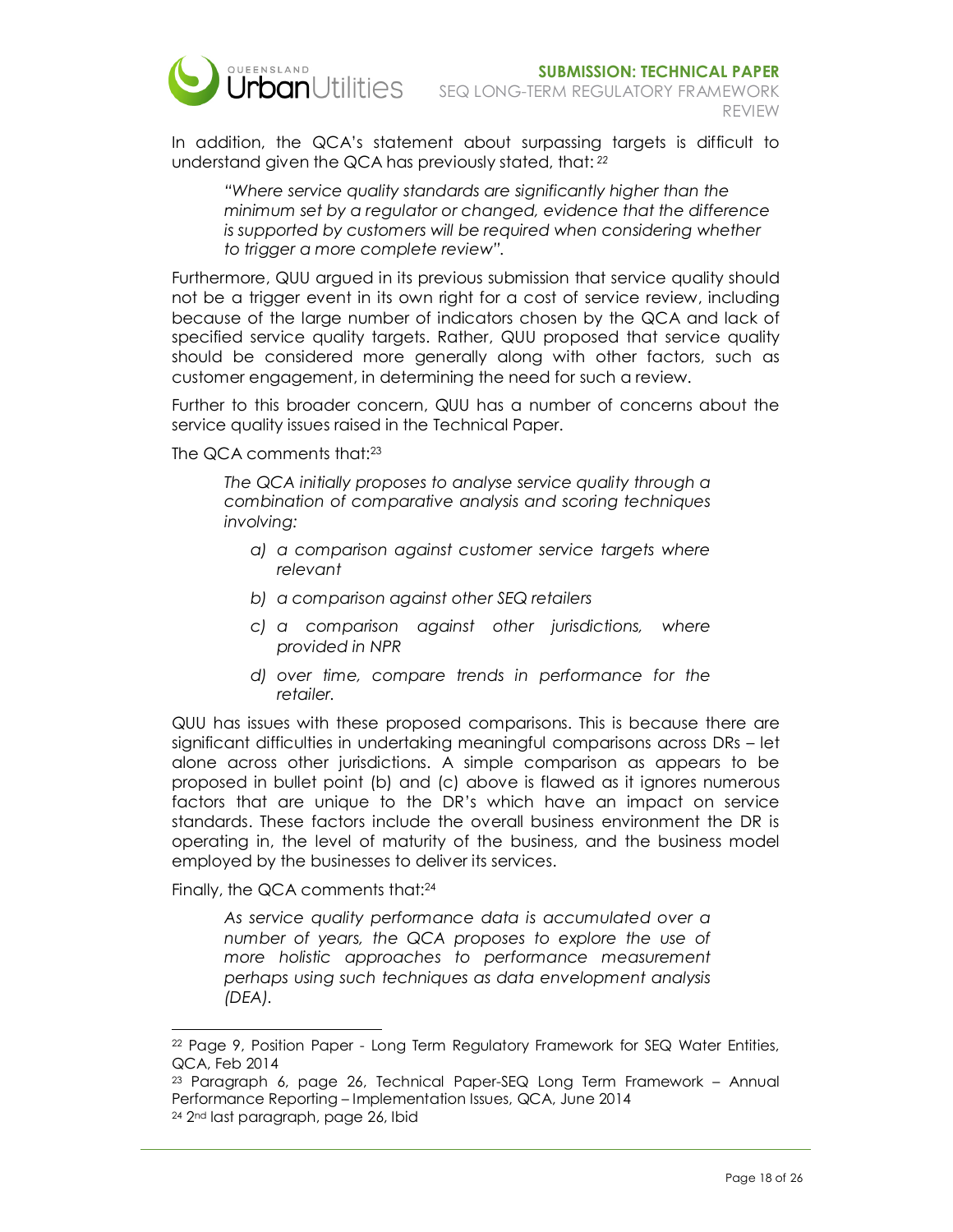

## **SUBMISSION: TECHNICAL PAPER**

SEQ LONG-TERM REGULATORY FRAMEWORK REVIEW

QUU notes that there are significant issues associated with the adoption of this holistic approach to measuring service performance, to which the QCA does not refer. Firstly, the DEA and Total Factor Productivity (TFP) approaches are fundamentally based on the identification of a production function for the specified services (or set of services) and the key inputs and outputs required to deliver those services. In this way, the DEA/TFP approaches are often used to assess the technical efficiency of service delivery. Secondly, it is clear that to apply DEA would be a fundamentally different and heavy handed approach to service performance assessment and would be very onerous on the DRs. This is not in keeping with a light handed framework as envisaged in the Directions Notice.

QUU considers that the focus should be on considering and explaining how the QCA intends to apply the proposed 'traffic light' mechanism to make a meaningful overall assessment of the potential exercise of market power by DRs rather than considering these types of performance measurement techniques.

#### Pricing Principles

QUU in its previous submission raised a number of concerns about the apparent prescriptiveness of the QCA's proposed pricing principles. These concerns have not been addressed in the Technical Paper.

The QCA states that:<sup>25</sup>

*"To assess water retailers' performance against pricing principles, the QCA will refer to the full tariff schedule submitted under Level 1 information requirements. The QCA will also review water retailers' calculation of LRMC".* 

QUU seeks clarification regarding this matter as follows:

What purpose will this review of the calculation serve? Without knowing the LRMC of Bulk Water, which is a large component of the retail water price, any price signal based on the LRMC calculated by QUU will be muted.

QUU suggests that if the QCA want to review the DR's calculation of a LRMC, the QCA should provide a standard template (containing either the preferred approach or each alternative) with guidance on how to use the template to ensure consistency across the DRs. This would reduce the potential work in reviewing different calculations from the DRs.

Given the nature of the framework, QUU does not envisage that the QCA would be seeking to review the inputs of such a calculation, therefore providing a consistent template will remove the need for potential re-work later in the process.

Secondly, the Technical Paper does not previously state that any cost information is to be provided at Level 1 of the framework. Some of the pricing principles require cost information to assess whether a DR is complying. How does the QCA propose to assess these principles with no cost information?

<sup>25</sup> paragraph 5, page 27, Ibid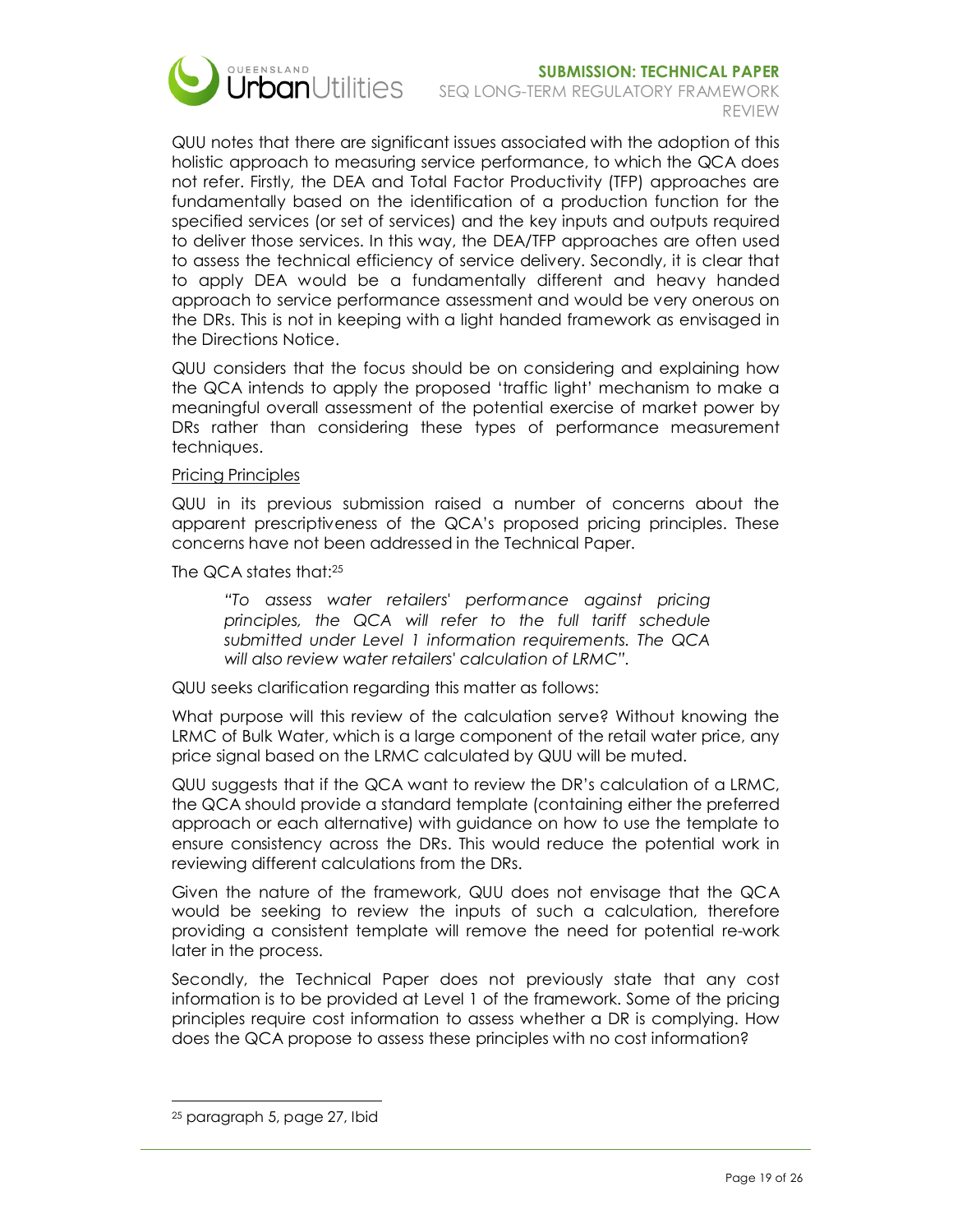

Further below, the QCA comments that:<sup>26</sup>

*The QCA will then seek to prioritise the actions required by water retailers to address the identified shortcomings.* 

*While non-performance against the approved pricing principles will not on its own trigger a review, it may be a contributory factor in such decisions.* 

The above statement implies that the pricing principles are mandatory. QUU does not consider that this is the intent of the proposed, light handed nature of the regulatory framework as provided for in the Direction Notice. This apparent mandatory requirement contradicts the light handed nature of the proposed long-term framework.

In the first bullet point (b) on page 27, the QCA states that DRs should include information to support their application of the QCA's pricing principles by submitting their basis for LRMC for residential and non-residential customers. QUU will not be providing this. QUU is of the view that going into this level of detail would impose an additional and unnecessary administrative burden on the DRs.

#### **Sundry Charges**

QUU seeks clarification from the QCA as to whether sundry charges will be assessed through this process.

**3.3 Level 2** 

The QCA notes that the Level 2 information requirement will only be required 'if the tariff structure has changed substantially'27. Given the QCA's proposal for a CPI-X tariff constraint of around 2.25% to apply to individual tariff components in the medium-term, QUU expects the Level 2 requirements to apply regardless of substantial tariff change.

QUU have the following comments with regard to Table 9.

- The total volume of water delivered by Seqwater to QUU is not equal to the total volume charged to customers due to non-revenue water. Therefore, is the QCA requesting information on the total cost of bulk water as a charge (paid to SEQ Water), or the revenues from bulk water supplied to customers?
- QUU would like to confirm that the information being sought here is at the QUU whole-of-business level and not at the council level. QUU suggests that this should be at the QUU whole-of-business level.
- QUU would also like to have clarity from the QCA if trade-waste is included in sewerage revenue? QUU suggests that trade-waste revenue should be considered as part of sewerage revenue.

<sup>26</sup> paragraph 6 and 7, page 27 Ibid

<sup>27</sup> Paragraph 1, page 28, Ibid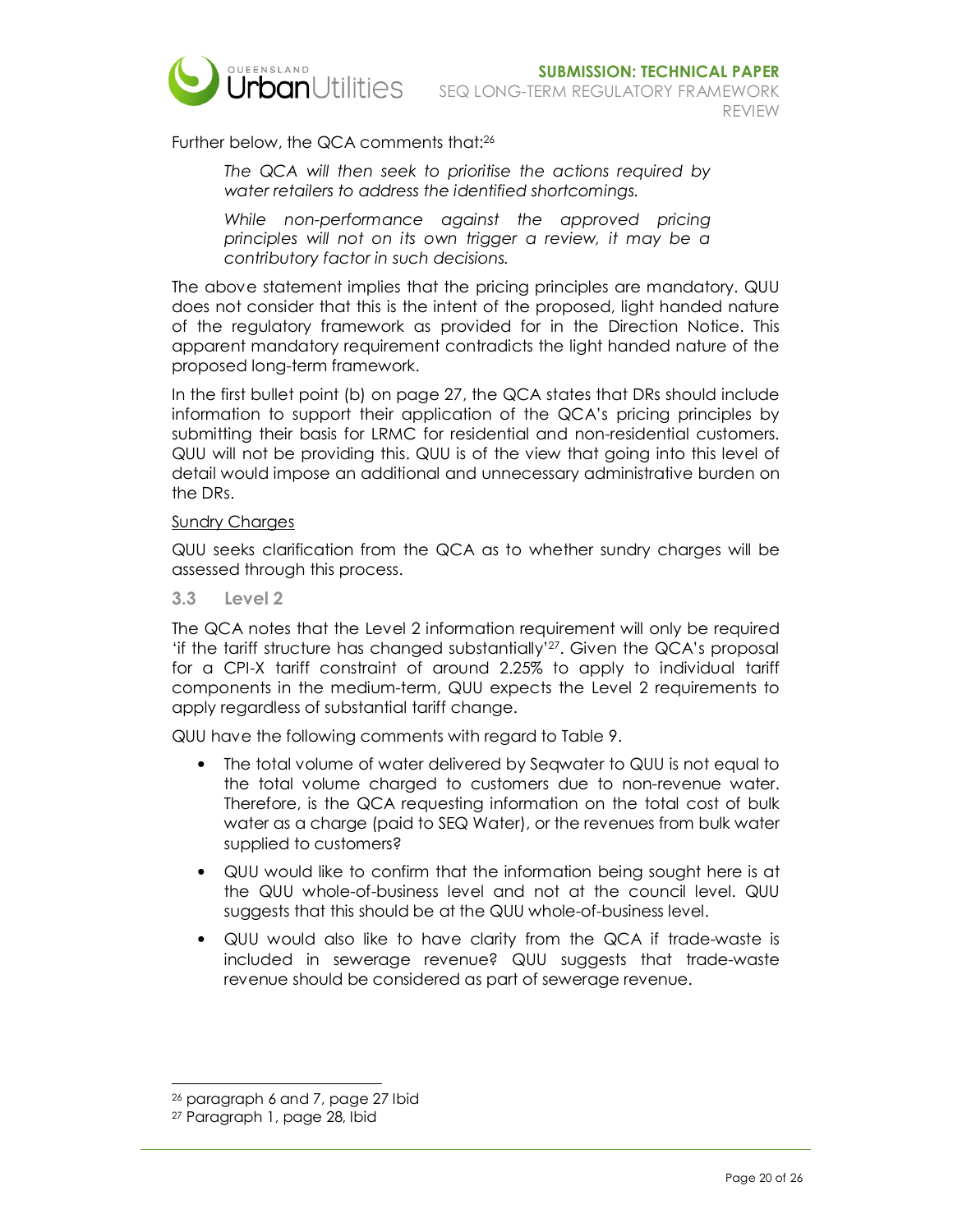

#### **3.4 Level 3**

#### Reference MAR

In section 4.5 of its paper, the QCA comments that:<sup>28</sup>

*The QCA proposes to assess the proposed changes in prices against the cost items identified by retailers. In addition, the QCA proposes to monitor the impact of the changes in costs against a Reference MAR that will be calculated and* updated annually for each retailer using principles consistent *with the CPI-X framework. The Reference MAR will be based upon that carried forward from the 2013-15 price monitoring investigation.* 

QUU has a number of issues with this statement.

Firstly, QUU understands that under the proposed long-term framework, DRs will not be providing proposed changes in prices to the QCA, but rather actual prices.

Secondly, the QCA needs to provide further information on how it will be calculating (and updating) its Reference MAR, given that it will not have actual information available to it when the CPI-X threshold is not breached. For example, under Level 1 scenario, the QCA will not have information on infrastructure charges to offset against its Reference MAR.

Thirdly, will the QCA publish its Reference MAR in any documentation? For example, will the Reference MAR determination be published in the QCA's annual report prior to or on March 31?

Lastly, the QCA's comments that the Reference MAR will be based on that carried forward from the 2013-15 price monitoring investigation does not make sense, assuming QUU is interpreting this correctly. QUU seeks confirmation that the QCA proposes to use actual information from 2013-15 if the DRs can demonstrate that the cost differences during that time are prudent and efficient. This would result in an updated and far more relevant Reference MAR.

#### Level 3 versus Level 4

It is currently not clear to QUU how the QCA will determine whether a DR must satisfy information requirements relating to Level 3 or Level 4.

QUU considers that the materiality of the CPI-X price breach should form the basis for determining whether the QCA deems that the Level 4 information requirements are more appropriate than Level 3

Simply basing it on the number of cost items that have changed from the previous year is too vague and will not be a reflection of the likelihood of misuse of market power.

**3.5 Level 4** 

With regard to Level 4, QUU would like to gain a better understanding as to how it is different from a Cost of Service Review? Level 4 seems to be an

 $\overline{a}$ 28 Paragraph 4, page 29, Ibid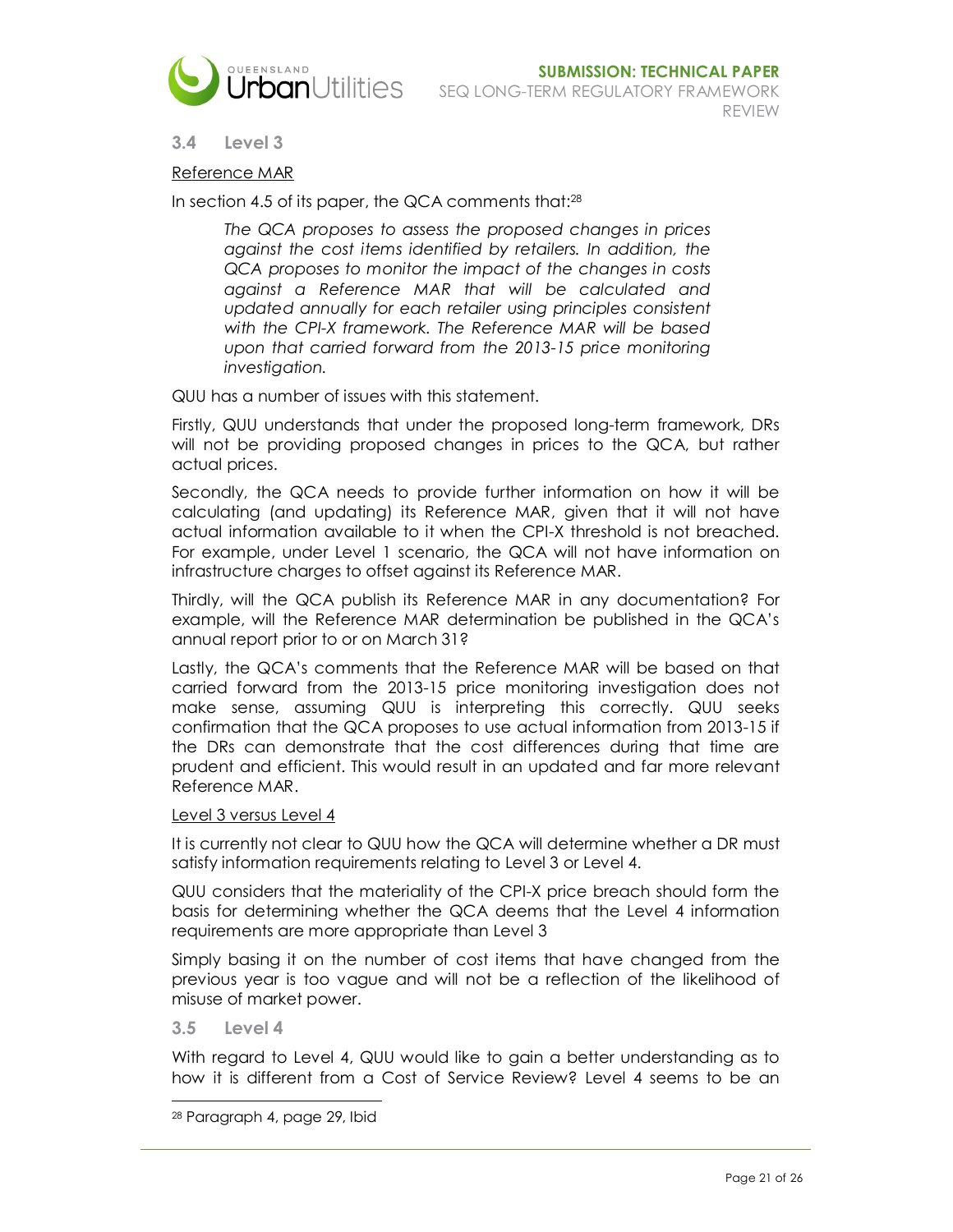

#### **SUBMISSION: TECHNICAL PAPER**  SEQ LONG-TERM REGULATORY FRAMEWORK REVIEW

onerous level for the DRs as the QCA will review additional cost information related to a wide range of costs. While QUU understands that there needs to be an escalation of the burden of proof (i.e. going from Level 1 to Level 4) to ensure DRs are not exercising monopoly power, at some point, the light handed framework moves from DRs providing justification and explanation under Level 4 to it being a Cost of Service Review. At this point, QUU does not consider that there is a clear delineation between the Level 4 and Cost of Service Review. This is a significant issue given the CPI-X price review trigger will be assessed annually by the QCA.

Furthermore, the Technical Paper does not actually outline what the QCA will be assessing in Level 4.

#### Balance sheet reconciliation

The QCA comments that, "*The capital expenditure recorded for the water retailer as a whole must reconcile to the relevant entries in its balance sheet".<sup>29</sup>*

QUU recommends that this requirement be removed as it is an onerous requirement. It is for this reason that it was also removed from the price monitoring regime that has been in place from 2010 to 2015. Furthermore, this is the responsibility of the Queensland Audit Office.

#### Table 11 – 'Other'

QUU is unsure what the column titled 'Other' in Table 11 is referring to? If trade waste is being considered under sewerage services and non-regulated services are not being reported on, it is unclear what type of service information the QCA expects to receive.

<sup>29</sup> Paragraph 5, page 30, Ibid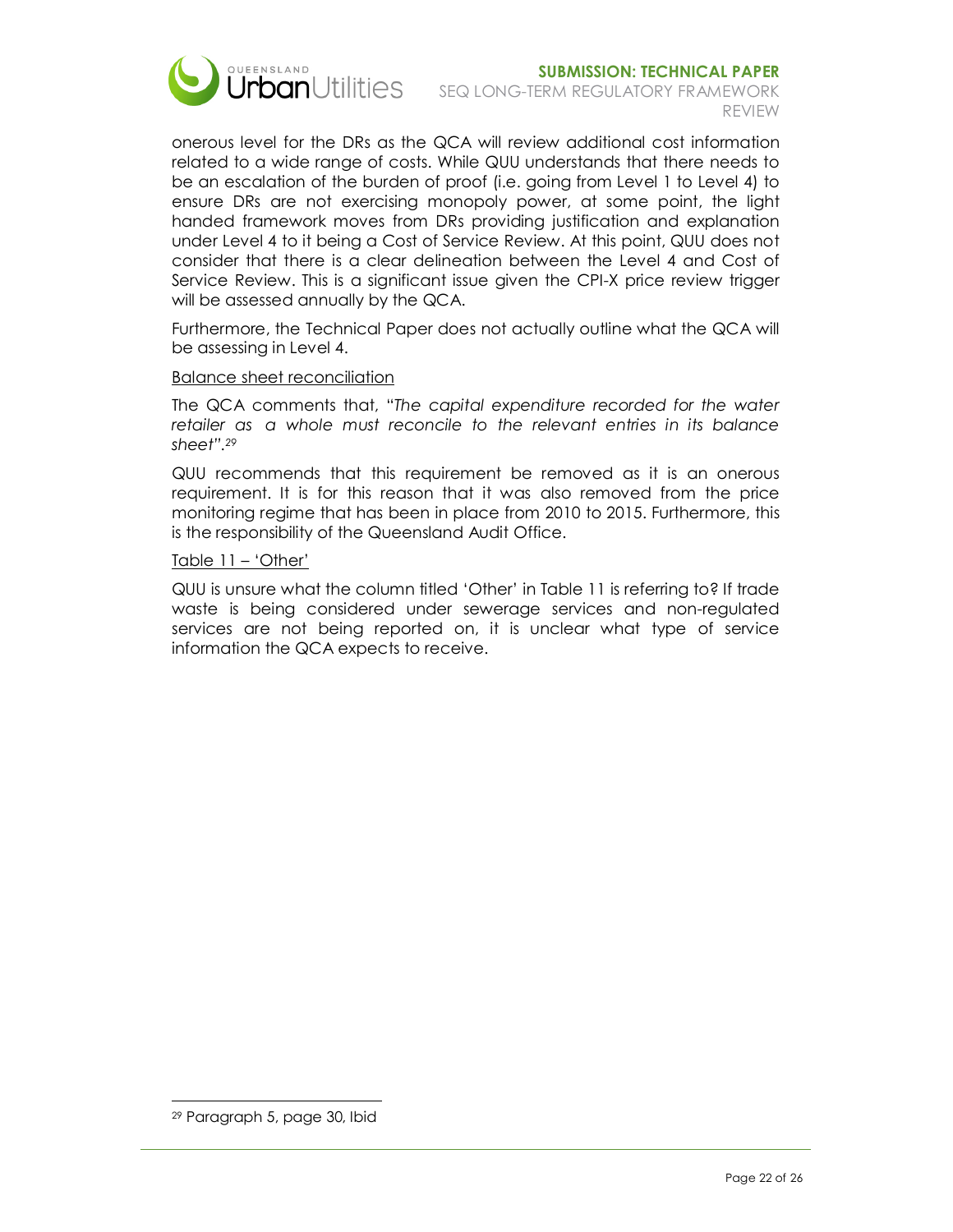## **4. APPENDIX A: PROPOSED INFORMATION REQUIREMENTS UNDER LONG TERM FRAMEWORK**

| Level 1 | Category                  | <b>Description</b>                                                                          |
|---------|---------------------------|---------------------------------------------------------------------------------------------|
|         | Prices                    | (i)<br>Bulk water charges per kL                                                            |
|         |                           | Tariff schedules and charges by each region, residential and non-residential, water<br>(ii) |
|         |                           | and sewerage, trade waste                                                                   |
|         |                           | Residential bill by Council area, water and sewerage<br>(iii)                               |
|         | Customer                  | <b>Customer Engagement Strategy</b><br>(i)                                                  |
|         | engagement                | Evidence of newsletters and media releases<br>(ii)                                          |
|         |                           | (iii)<br>Details of customer forums                                                         |
|         |                           | Description of Customer Consultation Committee, including membership and meeting<br>(iv)    |
|         |                           | frequency                                                                                   |
|         |                           | Evidence of issues raised by customers and responses to issues (examples being<br>(v)       |
|         |                           | meeting minutes and submissions)                                                            |
|         |                           | <b>Customer Surveys and Studies</b><br>(vi)                                                 |
|         |                           | a. Purpose and objectives<br>b. Process and methodology (i.e. sampling approach)            |
|         |                           | c. Findings and policy implications                                                         |
|         |                           | <b>Customer Charter</b><br>(vii)                                                            |
|         |                           | Customer feedback on Customer Charter<br>(viii)                                             |
|         |                           | Customer Service Standard (CSS) document<br>(ix)                                            |
|         |                           | Customer feedback on CSS<br>(x)                                                             |
|         | <b>Strategic Planning</b> | (i)<br>Water Netserv Plan Part A (as at 1 Oct 2014)                                         |
|         |                           | a. Part B may be requested by QCA                                                           |
|         |                           | Annual capital work program<br>(ii)                                                         |
|         |                           | Statement of Asset Management Standards being implemented<br>(iii)                          |
|         |                           | a. Steps to address areas of improvements                                                   |
|         |                           | Statement of processes applied for project evaluation and options analysis.<br>(iv)         |
|         |                           | a. Examples of options analyses for significant capital expenditure project                 |
|         | Service Quality           | (i)<br>Provision of service quality indicators                                              |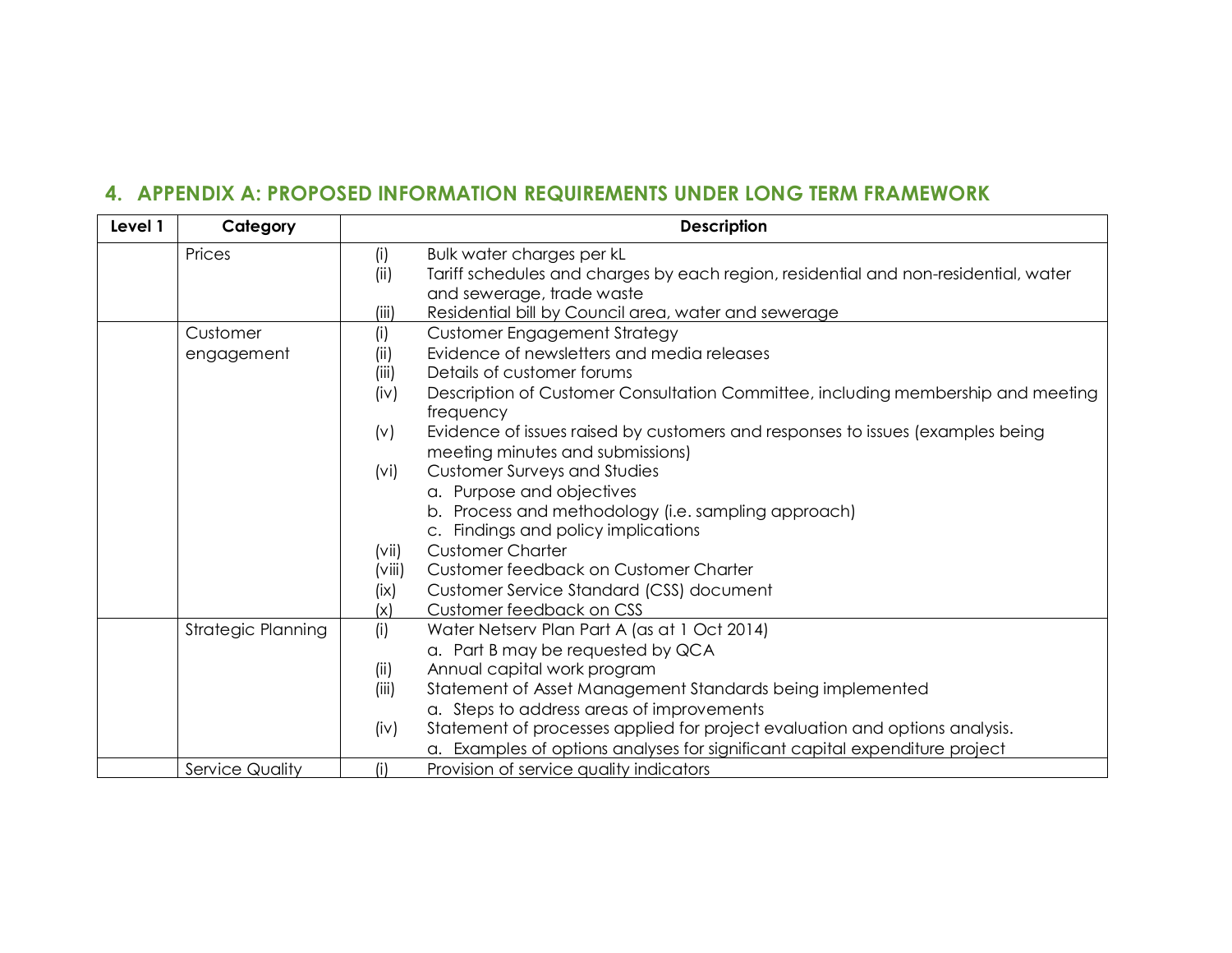

|         |                           | Statement providing explanation on variations from year to year<br>(ii)<br>(iii)<br>Service quality reports be compiled each year and placed on entities' websites by 31<br>October (QCA LTRF Position Paper)                                                                                                                                                                                                                                                                                                                                                                                                                                         |
|---------|---------------------------|-------------------------------------------------------------------------------------------------------------------------------------------------------------------------------------------------------------------------------------------------------------------------------------------------------------------------------------------------------------------------------------------------------------------------------------------------------------------------------------------------------------------------------------------------------------------------------------------------------------------------------------------------------|
|         | <b>Pricing Principles</b> | Statement to establish that pricing principles are being applied (by Sept 2015)<br>(i)<br>a. Advise of any departures from the principles<br>b. Provide reasons and supporting information for any departures<br>Advise on progress of implementing actions required for identified shortcomings<br>(ii)<br>related to applying pricing principles<br>Supporting documentation for changes in tariff structure, including:<br>(iii)<br>a. analyses and studies used as a basis for the changes, including any assessments of<br>demand responses, cost attribution, any material administration costs of changes,<br>implications for crossPsubsidies |
|         |                           | b. customer consultation processes and outcomes (see also customer engagement<br>section of the information requirements)<br>c. anticipated implications if any for long term investment<br>LRMC calculation, including:<br>(iv)<br>a. Basis for estimating LRMC for water and sewerage services (differentiated by<br>residential and non-residential where possible or appropriate).<br>Details of any tariff differentiation or structural change that has been introduced over<br>(v)<br>the previous year                                                                                                                                        |
| Level 2 | Category                  | Description (In addition to Level 1)                                                                                                                                                                                                                                                                                                                                                                                                                                                                                                                                                                                                                  |
|         | <b>Water Revenues</b>     | (i) Revenues from Bulk Water<br>(ii) Revenues from Distribution/Retail - Residential<br>(iii) Revenues from Distribution/Retail - Non Residential                                                                                                                                                                                                                                                                                                                                                                                                                                                                                                     |
|         | Sewerage                  | (iv) Total sewerage revenue - Residential                                                                                                                                                                                                                                                                                                                                                                                                                                                                                                                                                                                                             |
|         | Revenue                   | (v) Total sewerage revenue P nonPresidential                                                                                                                                                                                                                                                                                                                                                                                                                                                                                                                                                                                                          |
| Level 3 | Category                  | Description (In addition to Level 2)                                                                                                                                                                                                                                                                                                                                                                                                                                                                                                                                                                                                                  |
|         | Cost information          | Documentation to justify an increase above the CPI-X threshold driven by limited<br>(i)<br>costs, such as:<br>a. Cost pass throughs                                                                                                                                                                                                                                                                                                                                                                                                                                                                                                                   |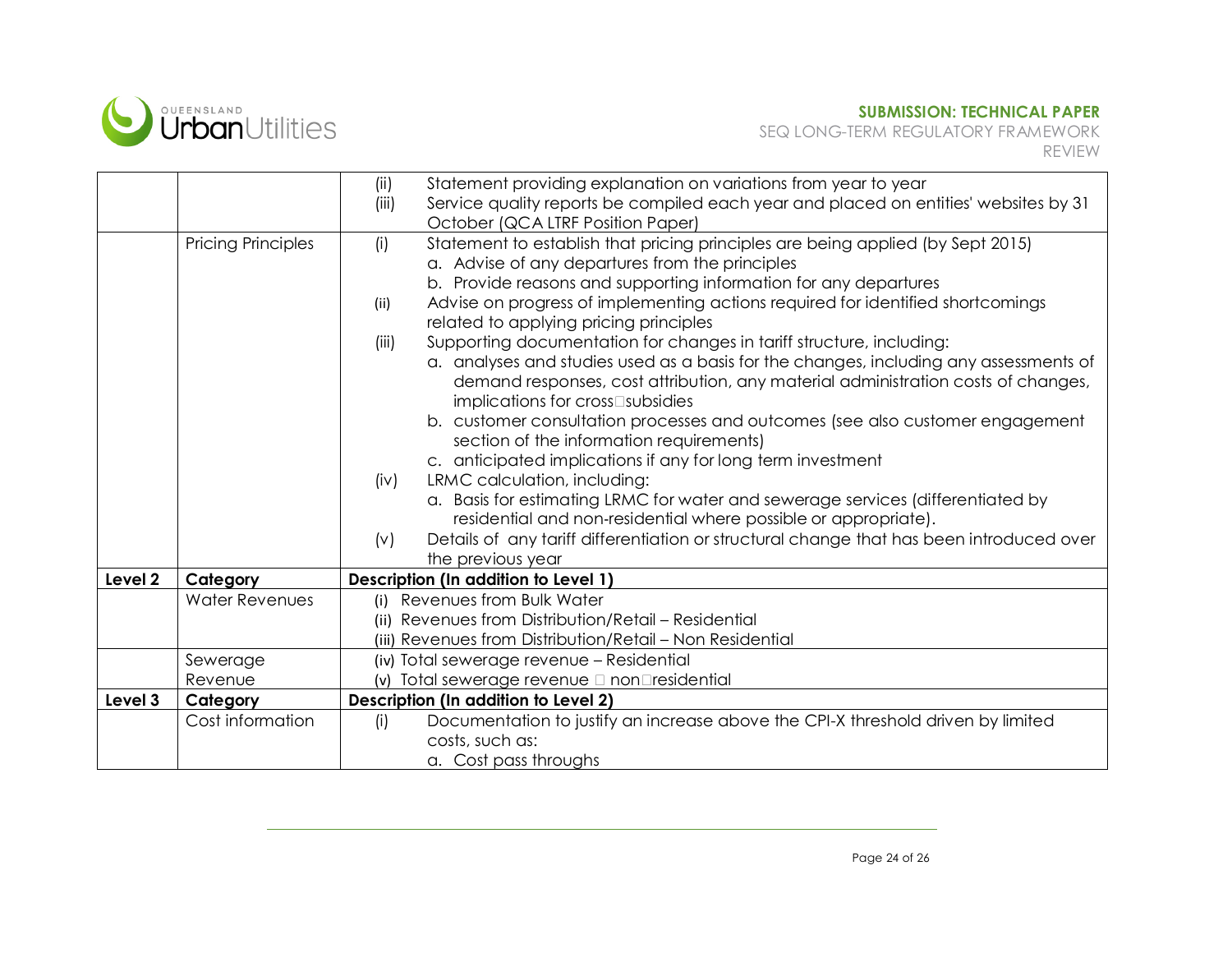

 SEQ LONG-TERM REGULATORY FRAMEWORK REVIEW

|         |          | b. Overs and Unders carried forward                                                                                                                                                                                                                                                                    |
|---------|----------|--------------------------------------------------------------------------------------------------------------------------------------------------------------------------------------------------------------------------------------------------------------------------------------------------------|
| Level 4 | Category | c. Other adjustments<br>Description (In addition to Level 3)                                                                                                                                                                                                                                           |
|         |          | Details of the RAB roll-forward since 2014<br>(i)                                                                                                                                                                                                                                                      |
|         |          | Capital expenditure - details of total water and sewerage capital expenditure as<br>(ii)<br>commissioned for the monitored and preceding year (2013-14 and 2014-15 in the first<br>year of annual performance monitoring).                                                                             |
|         |          | Details of largest capital expenditure projects for water and sewerage and recycled<br>(iii)<br>water commissioned in the monitored year.                                                                                                                                                              |
|         |          | a. For the largest capital expenditure (above), any variations from the annual capital<br>works plans, or projects not previously identified be supported by relevant<br>documents outlining why variations have occurred.                                                                             |
|         |          | Updates to Water Netserv Plan<br>(iv)                                                                                                                                                                                                                                                                  |
|         |          | Actual costs compared to costs indicated in the annual capital works plan - where a<br>(v)<br>project was not identified in the annual capital works plan, DRs are to provide<br>evidence that an appropriate approach to project evaluation, including options and<br>risk analyses, has been applied |
|         |          | Where depreciation profiles are applied that are not straight-line, the following is to be<br>(vi)<br>provided:                                                                                                                                                                                        |
|         |          | a. Reconciliation to the straight-line method for the initial year<br>b. The assets to which the alternative method is applied, including the value of assets<br>c. The profile adopted, and the basis for adopting the alternative profile<br>d. The estimated depreciation for the asset(s)          |
|         |          | Parameters and method used for calculating the WACC (including relevant cost of<br>(vii)<br>debt details)                                                                                                                                                                                              |
|         |          | Actual capital contributions<br>(viii)                                                                                                                                                                                                                                                                 |
|         |          | Operating costs, separated into the following types/activities:<br>(ix)                                                                                                                                                                                                                                |
|         |          | a. Types - bulk water, employee expenses, electricity, other materials and services,<br>and tax                                                                                                                                                                                                        |
|         |          | b. Activity – operations, maintenance, and corporate                                                                                                                                                                                                                                                   |